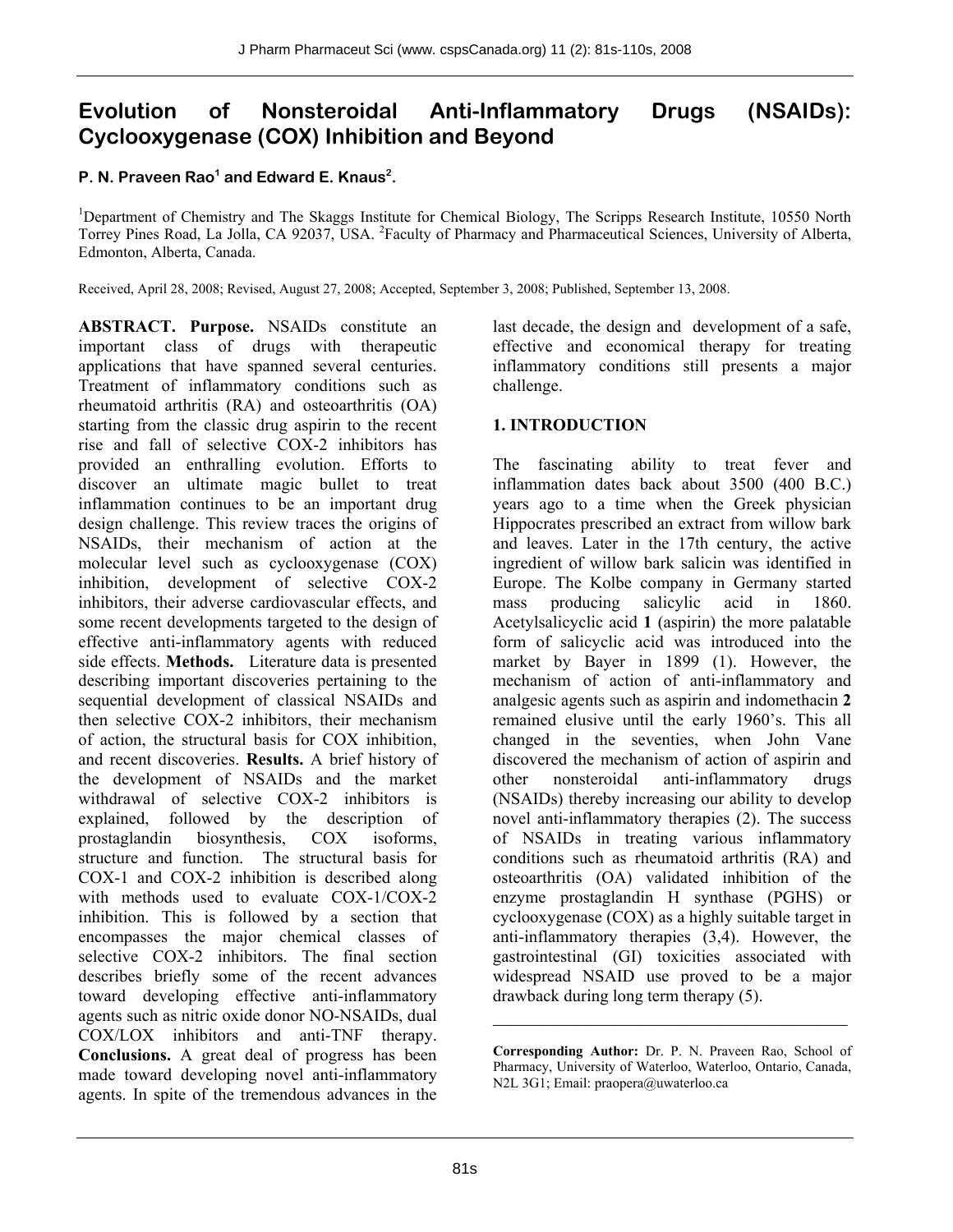

Figure 1. Some representative examples of cyclooxygenase (COX) inhibitors.

In the early 90's, Needleman, Simmons and Herschman's group reported the presence of an inducible isoform of the enzyme COX later identified as COX-2 (6-8). This discovery led to the hypothesis that anti-inflammatory prostaglandins (PGs) were produced through constitutive expression of COX-1, whereas the proinflammatory PGs were produced via induction of the COX-2 isoform (9-10). The traditional NSAIDs were known to inhibit both isoforms of COX and their adverse GI toxicities were attributed to the inhibition of gastroprotective PGs produced via the COX-1 pathway. Shortly thereafter, scientists from the academic community and pharmaceutical companies focused their efforts on the design of selective COX-2 inhibitors in order to develop superior anti-inflammatory and analgesic agents with reduced adverse effects compared to traditional NSAIDs. In 1999, G.D. Searle and Pfizer (now Pfizer Inc) launched the first selective COX-2 inhibitor celecoxib **3** (Celebrex®). This was followed by the launch of Merck's selective COX-2 inhibitor rofecoxib **4** (Vioxx®). In a short period of time both celecoxib and rofecoxib (coxibs) reached blockbuster status achieving sales exceeding one billion U.S. dollars within 15 months post launch  $(11-15)$ .

In spite of this initial success after the launch of selective COX-2 inhibitors, concerns were raised regarding their adverse cardiovascular

events (16). Further studies, conclusively demonstrated that selective COX-2 inhibitors may tip the natural balance between prothrombotic thromboxane  $A_2$  (TxA<sub>2</sub>) and antithrombotic prostacyclin  $(PGI<sub>2</sub>)$  potentially increasing the possibility of a thrombotic cardiovascular event (17-19). In September 2004 Merck's Vioxx® was withdrawn from the world-wide market (20). In April of 2005, the US FDA advisory committee overwhelmingly concluded that coxibs increase the risk of cardiovascular events and recommended the suspension of Pfizer's Bextra® (valdecoxib). Celecoxib was allowed to remain in the market place, but with a black box warning indicating a risk of adverse cardiovascular events (15, 21). Furthermore, the FDA requested manufacturers of commonly used NSAIDs to make labeling changes to their products suggesting that adverse cardiovascular events could be a general effect for this class of compounds (22). The European Medicines Agency (EMA) was in agreement with the FDA regarding the suspension of Bextra® and labeling changes for coxibs. However, the EMA gave a clean chit to traditional NSAIDs based on their benefit to risk ratio (23,24). Recently, the American Heart Association issued a statement advising prescribing clinicians pertaining to the use of NSAIDs (25). Health Canada recently decided to withdraw Novartis Pharmaceuticals selective COX-2 inhibitor lumiracoxib (Prexige®) due to concern regarding its liver toxicity.

The objective of this review is to discuss the COX pathway, enzyme functions, molecular basis of COX-2 inhibition, chemical classification of selective COX-2 inhibitors and their COX-1/COX-2 selectivities. The underlying basis for adverse cardiovascular effects and progress made in the development of novel anti-inflammatory agents having reduced GI and cardiovascular adverse effects will be the focus of this review.

#### **2. PROSTAGLANDIN BIOSYNTHESIS**

Prostanoids (PG's) are end products of fatty acid metabolism produced via the COX pathway. PG's have long been known to behave as important physiological and pathological mediators implicated in a number of therapeutic areas of interest including inflammation, pain, pyrexia, cancer, glaucoma, male sexual dysfunction, osteoporosis, cardiovascular disease, labor and asthma (26).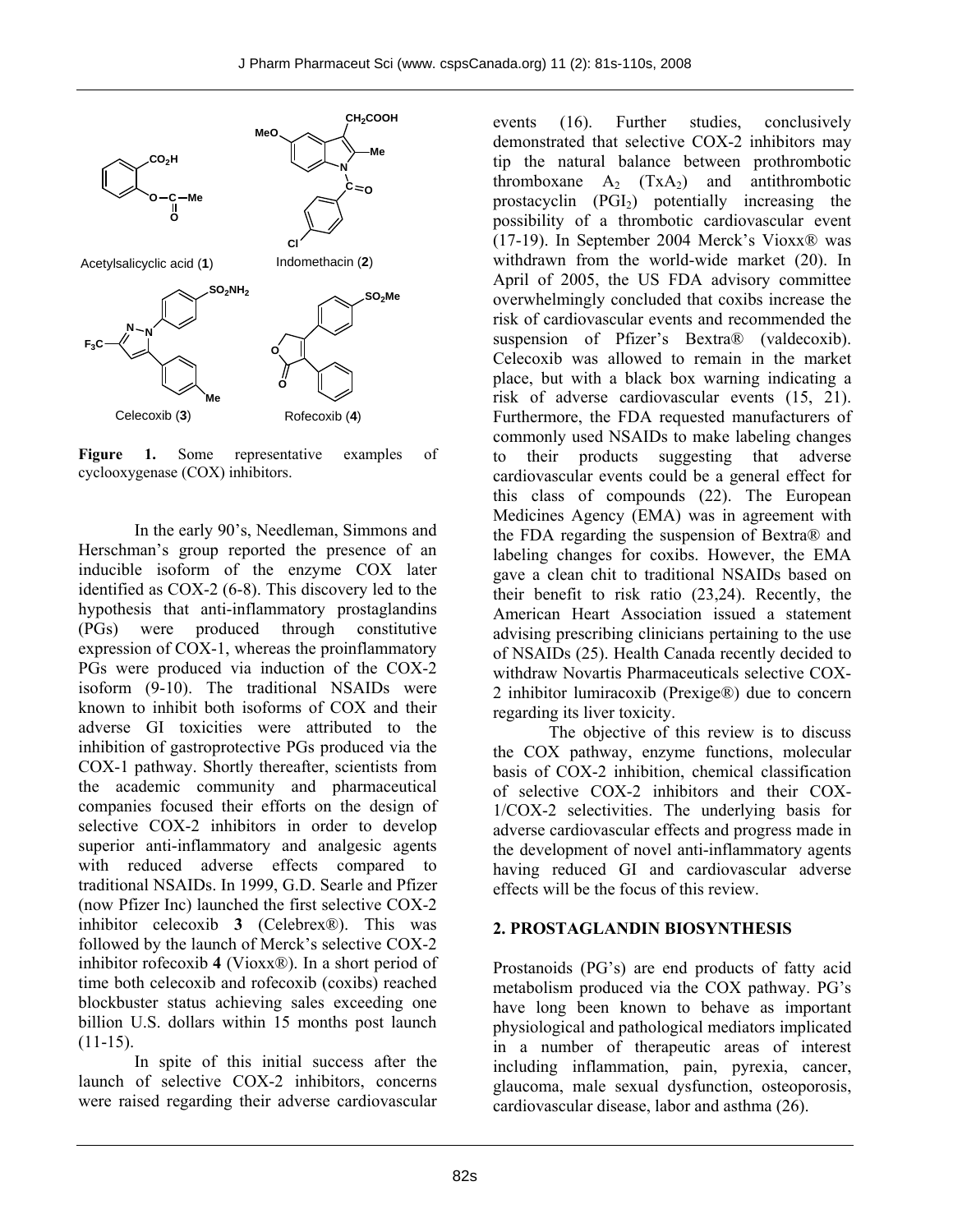

**Figure 2.** Representative biosynthetic pathway of prostaglandin (PG) biosynthesis from arachidonic acid (AA) via COX-1/COX-2 isoform catalysis. The NSAIDs aspirin, indomethacin and ibuprofen are nonselective inhibitors of COX isozymes whereas celecoxib and rofecoxib exhibit selective COX-2 inhibition.

Arachidonic acid (AA), an unsaturated 20-carbon fatty acid embedded in cell membranes as a phospholipid ester, is the precursor for PG synthesis (Figure 2). In response to a wide variety of stimuli, free AA is released which is subsequently converted via COX, lipoxygenase (LOX) and cytochrome P450 enzyme catalysis to various lipid mediators known collectively as eicosanoids (27). In the COX pathway, the two known COX isoforms catalyse the first committed step in the biosynthesis of PG's, thromboxanes (TxA) and other eicosanoids (11, 26, 27). The production of these eicosanoids is dependent on the availability of AA. The release of AA from membrane phospholipids is mediated by either secretory ( $sPLA_2$ ) or cytoplasmic ( $cPLA_2$ ) phospholipases. Once AA is released, the COX isoforms catalyze two sequential reactions. The initial COX reaction converts AA to prostaglandin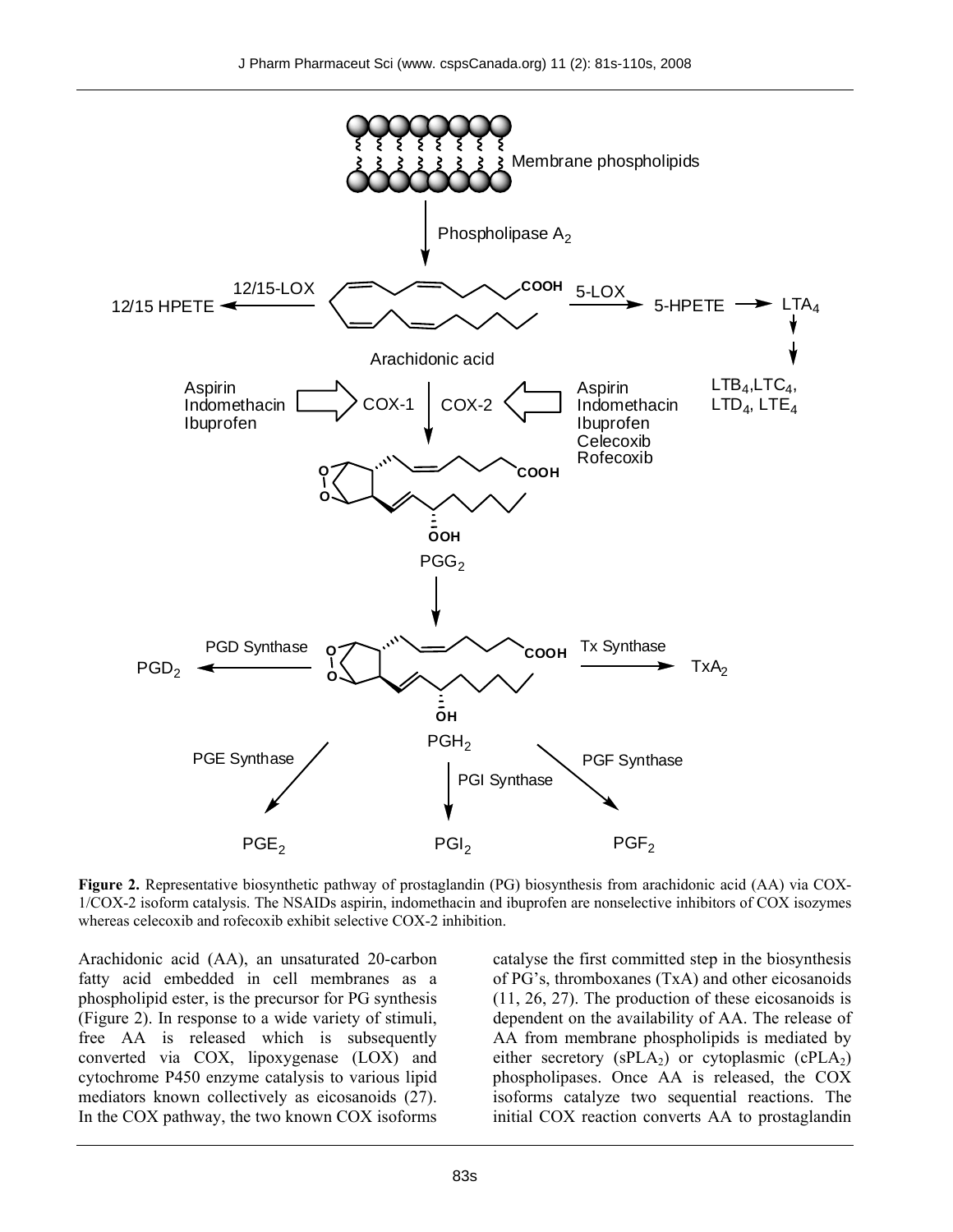$G_2$  (PGG<sub>2</sub>). The subsequent peroxidase (POX) reaction reduces  $PGG_2$  to prostaglandin  $H_2$  (PGH<sub>2</sub>) which is then converted by various cell specific isomerases and synthases to produce five biologically active primary PG's that include prostaglandin  $D_2$  (PGD<sub>2</sub>), prostaglandin  $E_2$  (PGE<sub>2</sub>), prostaglandin  $F_{2\alpha}$  (PGF<sub>2*a*</sub>), prostacyclin (PGI<sub>2</sub>) and thromboxane  $A_2$  (Tx $A_2$ ) as illustrated in Figure 2. These products act as secondary messengers by interacting with prostanoid G-protein coupled receptors and other receptors (27).

# **3. CYCLOOXYGENASE ISOFORMS, STRUCTURE AND FUNCTION:**

The first purified preparation of the COX enzyme was reported in 1976 (28). More than a decade later COX was cloned in 1988 (29-31). In the 1990's an inducible isoform now called COX-2 was discovered (6-8). COX, originally called prostaglandin H synthase (PGHS), is the major enzyme responsible for oxidation of AA to  $PGG_2$ and  $PGH<sub>2</sub>$  (Figure 2). The COX-1 and COX-2 isoforms both catalyze a cyclooxygenase reaction in which the substrate AA and two molecules of molecular  $O_2$  are converted to PGG<sub>2</sub> and a peroxidase reaction in which  $PGG_2$  is reduced to PGH2 by a two electron reduction. These two reactions occur at distinct but structurally and functionally interconnected sites. The COX isoforms are heme containing enzymes that exhibit distinct expression profiles and roles in several physiological processes. The primary structure of COX-1 is comprised of 602 amino acids whereas COX-2 has 604 amino acids. By convention, the residues are numbered according to the ovine or murine COX-1 sequence to standardize structural and functional comparisons between species. The COX-1 and COX-2 isoforms share 60-65% sequence identity within species and about 85-90% sequence identity among different species (31). The first crystal structure of ovine COX-1 complexed with the NSAID flurbiprofen was reported in 1994 (32). The structures of human and murine COX-2 are virtually super imposable on ovine COX-1. The COX isoforms are homodimers, with each monomer comprised of three structural domains; a *N*-terminal epidermal growth factor (EGF) domain, a membrane binding domain (MBD) and a large Cterminal catalytic domain (Figure 3). The COX

catalytic reaction occurs in a hydrophobic channel in the core of the enzyme while the peroxidase site is located in the heme containing region near the protein surface. The MBD is made up of four alpha helices with helix D merging into the catalytic domain. These helices surround an opening through which fatty acid substrates and NSAIDs are believed to enter the COX active site. Both COX-1 and COX-2 isoforms are attached to the endoplasmic reticulum (ER) and nuclear envelope. *N*-glycosylation of the COX isoforms is required for enzyme folding and activity (27). The COX isoforms have very similar binding site structures, catalytic mechanisms and produce the same biosynthetic products. Some of the differences between human COX-1 and COX-2 are shown in Table 1. The COX-1 and COX-2 monomers both contain a 25 Å hydrophobic channel that originates at the MBD and extends into the core of the catalytic domain. The MBD forms the mouth and first half of the channel, allowing AA and molecular oxygen to enter directly from the apolar compartment of the lipid layer.

The COX-1 isoform is constitutively expressed at high levels in cells and tissues such as endothelium, monocytes, platelets, renal collecting tubules and seminal vesicles indicating that it is developmentally regulated (33). The COX-2 enzyme is induced by mediators of inflammation such as lipopolysaccharides (LPS), interlukin-1 (IL-1), tumor necrosis factor-alpha (TNF-α) in a wide variety of cells and tissues such as vascular endothelium, osteoclasts, rheumatoid synovial endothelial cells, monocytes and macrophages. Recent studies have indicated that constitutively expressed COX-2 plays specific functions in reproduction, renal physiology, bone resorption and neurotransmission (34-37).

# **3.1. COX isoforms and inflammation**

Traditional NSAIDs prescribed to control joint pain and treat inflammatory conditions such as RA and OA produce their anti-inflammatory and analgesic effects by nonselective inhibition of COX activity. During the inflammatory process, the COX-1 mRNA and protein activity do not change whereas a dramatic increase in COX-2 levels occurs leading to increased production of proinflammatory PGs.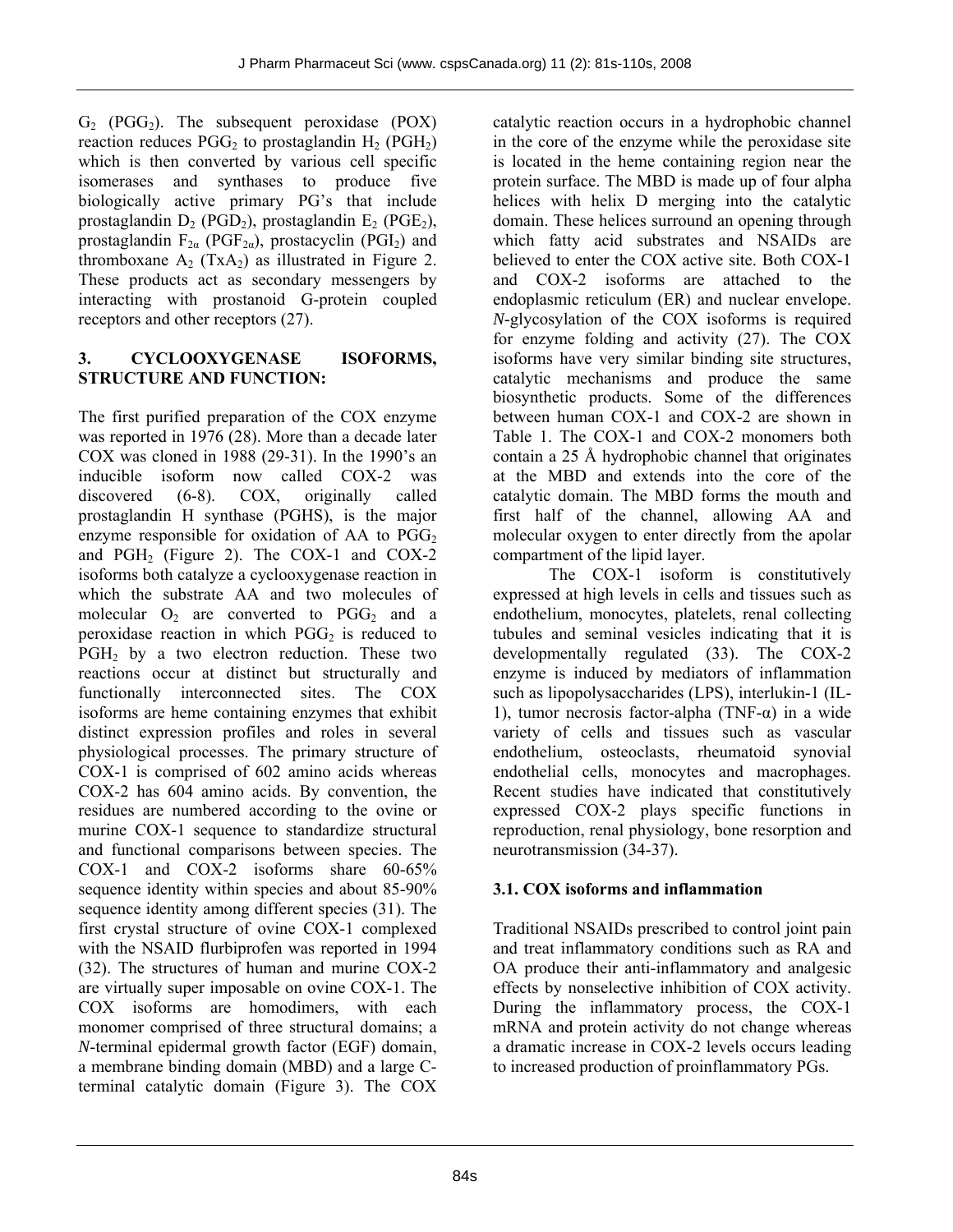

**Figure 3.** A. Ribbon diagram of the ovine COX-1 homodimer with flurbiprofen bound within the COX active site. B. Ribbon diagram of ovine COX-1 monomer with flurbiprofen bound indicating the locations of the COX and peroxidase (POX) active sites and the EGF and MBD domains. Flurbiprofen is represented as a yellow space filling model [reprinted with permission, from the Annual Review of Biochemistry, Volume 69 (c) 2000 by Annual Reviews www.annualreviews.org, ref 27].

|  |  | <b>Table 1:</b> Comparison of the COX-1 and COX-2 isoforms |  |  |
|--|--|------------------------------------------------------------|--|--|
|--|--|------------------------------------------------------------|--|--|

| <b>Properties</b>                             | $COX-1$                         | $COX-2$                                                             |  |  |
|-----------------------------------------------|---------------------------------|---------------------------------------------------------------------|--|--|
| Gene size                                     | $22$ kb                         | 8.3 kb                                                              |  |  |
|                                               |                                 |                                                                     |  |  |
| Exons                                         | 11                              | 10                                                                  |  |  |
| Chromosome                                    | 9q32-q33.3                      | 1q25.2-q25.3                                                        |  |  |
| $2.8$ kb<br>$4.1$ kb<br>mRNA                  |                                 |                                                                     |  |  |
| mRNA regulation                               | constitutive                    | inducible                                                           |  |  |
| Inducers                                      |                                 | LPS, cytokines, phorbol esters                                      |  |  |
| Molecular weight                              | 70 kD                           | $70-72 kD$                                                          |  |  |
| Localization                                  | Endoplasmic reticulum           | Nuclear membrane,                                                   |  |  |
|                                               | (ER)                            | ER                                                                  |  |  |
| Cofactors                                     | 1 mol of heme                   | 1 mol of heme                                                       |  |  |
| Glycosylation                                 | $-N$ , $3$ sites                | $-N$ , 3 or 4 sites                                                 |  |  |
| Substrate specificity<br>eicosapentenoic acid | $AA$ , $\gamma$ -linolenic acid | $AA$ , $\gamma$ -linolenic<br>$\alpha$ -linolenic<br>acid,<br>acid, |  |  |
| Activity                                      | 23 mmol of AA/mg/ml             | 12 mmol of AA/mg/ml                                                 |  |  |
|                                               |                                 |                                                                     |  |  |

The GI side effects associated with traditional NSAIDs are due to the inhibition of gastroprotective PGs synthesized via the COX-1 pathway (38, 39). The expression of COX-2 has been studied extensively in animal models of inflammation which provided strong evidence that induction of COX-2 enzyme is associated with inflammation. The COX-1 enzyme does not appear to be affected by the inflammatory process since similar levels of mRNA and protein are detected in both normal and inflamed tissue in animal models.

PGs such as  $PGE<sub>2</sub>$  and  $PGI<sub>2</sub>$  produced via the COX-2 pathway magnify the degree of inflammation initiated by other mediators of inflammation such as histamine and bradykinin leading to increased vascular permeability and edema (40-43). COX-2 is not detectable in normal tissue but is detectable after induction by inflammatory stimuli. Selective COX-2 inhibitors exhibit good anti-inflammatory and analgesic activities in various animal models.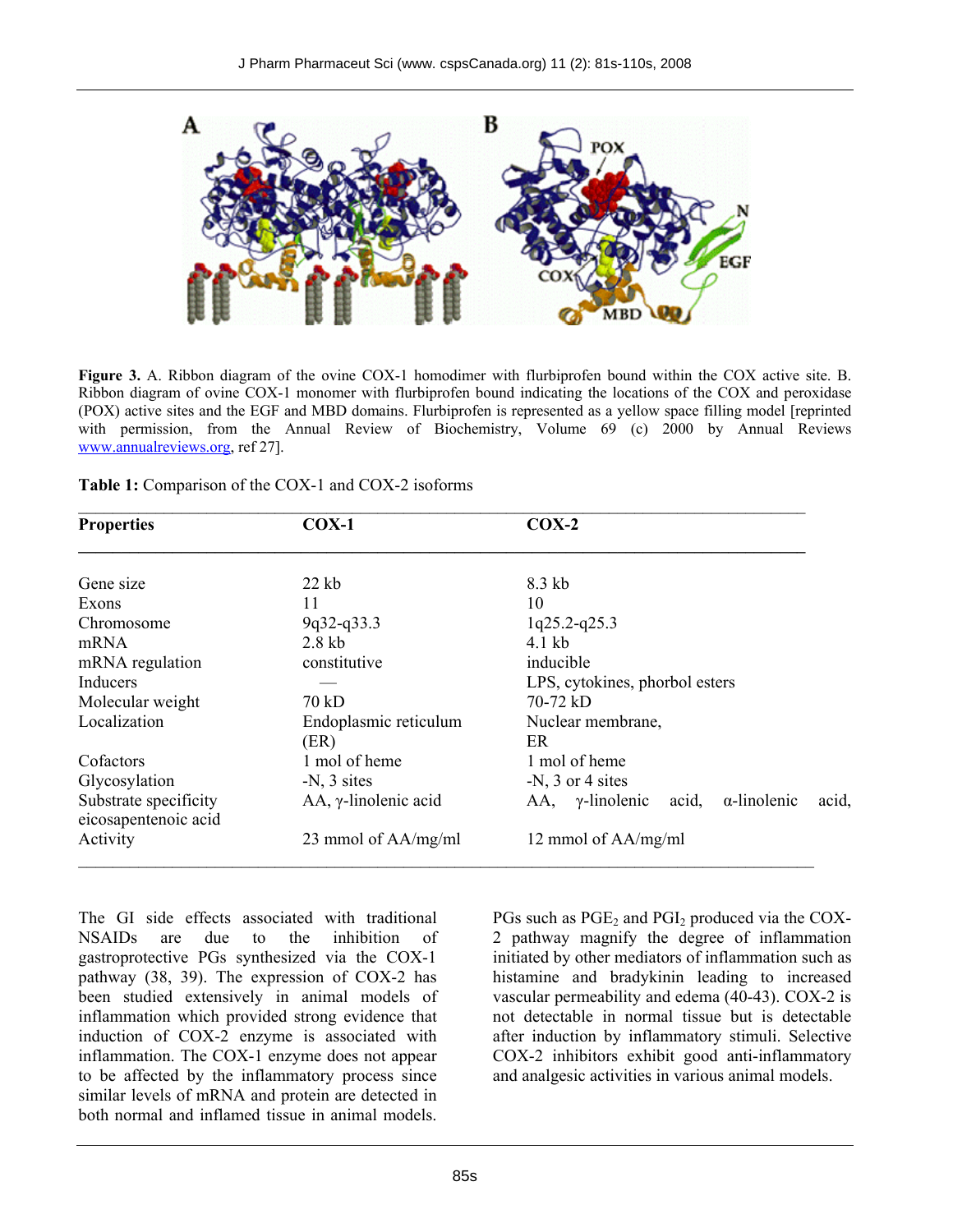# **3.2. COX and the gastrointestinal tract (GI)**

In humans and other species, it has been shown that COX-1 but not COX-2 is expressed constitutively throughout the GI tract  $(44)$ . PGs such as PGE<sub>2</sub> and PGI<sub>2</sub> produced by COX-1 are known to exhibit cytoprotective effects on the GI mucosa by reducing gastric acid secretion by parietal cells in the stomach, increase mucosal blood flow, and stimulate the release of viscous mucus. Selective COX-2 inhibitors are efficient anti-inflammatory agents with less GI toxicity due to their selective inhibition of COX-2 and sparing action on COX-1. However, there are reports of constitutive COX-2 expression in healthy human and rabbit GI mucosa (45). It has also been reported that during the GI ulcer formation process, COX-2 may be induced and that it could play a role in the GI healing (46). Clinical trials indicate short term GI safety benefits occur with selective COX-2 inhibitors compared to traditional NSAID therapy (47-49). However, long term studies are limited and inconclusive.

# **3.3. COX and the kidney**

PGs regulate vascular tone and normal blood flow thereby maintaining renal function (50). Studies using animal models of renal diseases, and patients with congestive heart failure, liver cirrhosis or renal insufficiency have shown that  $PGE<sub>2</sub>$  was primarily responsible for maintaining normal kidney function (10). In humans COX-1 is constitutively expressed in the vasculature, the collecting ducts and the loop of Henle, whereas low levels of COX-2 are expressed constitutively in the macula densa, epithelial cells lining the ascending loop of Henle and medullary interstitial cells of the renal papillae (11). The COX-2 enzyme is involved in normal renal development and COX-2 deficient mice develop severe nephropathy (51, 52). Studies have shown that NSAID-induced sodium retention in healthy and elderly patients is mediated by the inhibition of COX-2, whereas a decreased glomerular filtration rate is associated with inhibition of COX-1. These studies confirm that both COX isoforms are involved in renal physiology (53). Recent studies have indicated, among a group of current selective COX-2 inhibitors, that rofecoxib is associated with increased renal and arrhythmia risks (54, 55).

# **3.4. COX and the cardiovascular system**

It is well known that the COX-1 isoform is constitutively expressed in platelets and is responsible for the formation of pro-aggregatory  $TxA<sub>2</sub>$ . In contrast, the synthesis of anti-aggregatory  $PGI<sub>2</sub>$  in endothelial cells is primarily catalyzed by COX-2 (56). Aspirin acts as an irreversible inhibitor of COX-1 in platelets by acetylating the Ser530 residue. This leads to blocking of  $TxA_2$  synthesis resulting in a reduced risk of thrombosis. COX mediated vascular control has been demonstrated in COX-1 and COX-2 knock out animal models. Mice deficient in COX-2 die within 48 hours after birth with a patent ductus arteriosus. Similarly, mice deficient in both isoforms of COX die within 12 hours of birth due to a similar condition (57). Soon after the launch of selective COX-2 inhibitors celecoxib and rofecoxib a cautionary flag was raised regarding the use of COX-2 inhibitors in patients at risk for cardiovascular morbidity such as myocardial infarction (16). The argument was that PGI<sub>2</sub> is a vasodilator and a potent inhibitor of platelet aggregation produced by COX-2 at the sites of inflammation. Although selective COX-2 inhibitors have no effect on  $TxA_2$  production, by decreasing PGI<sub>2</sub> production, selective COX-2 inhibitors may tip the natural balance between prothrombotic  $TxA_2$  and anti-inflammatory  $PGI_2$ that could potentially increase the possibility of a thrombotic cardiovascular event. In addition, there are other indications of a protective role for  $PGE<sub>2</sub>$ and  $PGI<sub>2</sub>$  derived from the COX-2 pathway pertaining to oxidative damage (58). Accordingly, both COX-1 and -2 derived PGs appear to have a profound role in the regulation of vascular homeostasis. The VIGOR trial for rofecoxib showed increased risk of cardiovascular events compared to naproxen. However, the CLASS trial for celecoxib and the TARGET trial for lumiracoxib did not indicate an increased risk of cardiovascular events (47-49). While the debate continues on cardiovascular risks associated with COX-2 inhibitors, indications are clear that COX-2 selective inhibitors as a class are associated with cardiovascular risks (59). The argument that selective COX-2 inhibitors tip the balance between prothrombotic  $TxA_2$  and anti-inflammatory  $PGI_2$ was validated experimentally by an elegant study recently. In this regard, FitzGerald and coworkers investigated the mechanisms by which COX-2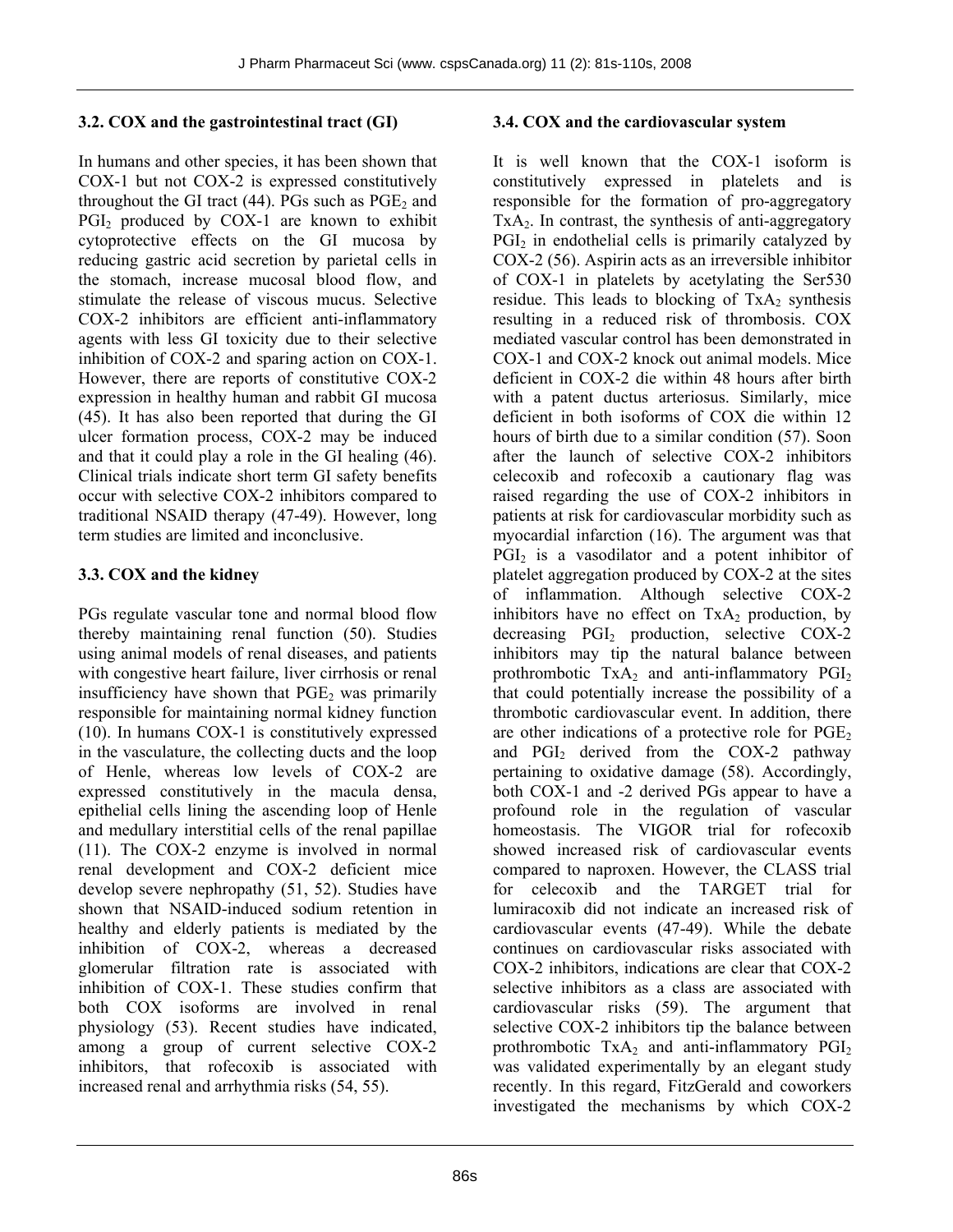inhibitors increase the risk of myocardial infarction. Their studies demonstrated that selective inhibition, knockout, or mutation of COX-2, or deletion of the receptor for  $COX-2$  derived  $PGI<sub>2</sub>$ , was shown to accelerate thrombogenesis and elevate blood pressure in mice. These responses were attenuated by COX-1 knock down, which mimics the beneficial effects of low-dose aspirin. In addition, these authors suggest that inhibitors of microsomal PGE synthase-1 (mPGES-1) may exhibit efficient anti-inflammatory activity with no adverse cardiovascular events (60).

# **3.5. COX and cancer**

Several reports, over a period of many years, have shown that traditional NSAIDs exhibit anticancer activities. For example, sulindac and indomethacin exhibit protective effects against colorectal cancer (61). After the discovery of the COX-2 isoform, several studies have shown that COX-2 is expressed at high levels in a wide variety of cancer tissues, such as colon, breast, prostate and pancreas and appears to control many cellular processes. Selective COX-2 inhibitors have been extensively studied in the treatment and prevention of a variety of cancers (10, 62). The anticancer activity exhibited by NSAIDs and selective COX-2 inhibitors could be associated with multiple COXdependent and COX-independent pathways (63, 64). The selective COX-2 inhibitor celecoxib induces apoptosis in human prostate cancer cell lines (PC-3) expressing COX-2 by blocking antiapoptotic kinase Akt activation, and the antiangiogenic activity of COX-2 inhibitors may constitute another mechanism to prevent tumor growth (65, 66). Celebrex is currently available as a pharmacological adjunct in the management of familial adenomatous polyposis (FAP). In contrast, the eighteen month adenomatous polyp prevention Vioxx® (APPROVe) trial, where the efficacy of rofecoxib in preventing the recurrence of colon polyps was investigated was stopped early because of an increase in adverse cardiovascular events (67). This latter study has put a shadow of doubt on the long term use of selective COX-2 inhibitors in chemoprevention.

# **3.6. COX and the central nervous system (CNS)**

The use of NSAIDs has been associated with a delay in the onset of Alzheimer's disease (AD) in

high risk families (68). Since AD is associated with inflammatory conditions in brain, the protective effect provided by NSAIDs is consistent with their anti-inflammatory activity. Initially, selective COX-2 inhibitors were touted as a potential therapy to treat AD since long term treatment using NSAIDs leads to GI toxicity (69). However, current data regarding the use of selective COX-2 inhibitors in AD is conflicting. For example, a recent study has shown that the selective COX-2 inhibitor rofecoxib failed to slow cognitive decline in patients with mild-to-moderate AD (70). In contrast, a recent investigation showed that cyclooxygenase-2 inhibition improves β-amyloid mediated suppression of memory and synaptic plasticity. This suggests that selective COX-2 inhibitors may protect against AD by blocking the COX-2 mediated  $PGE<sub>2</sub>$  response at synapses (71). However, the long term cardiovascular toxicities associated with selective COX-2 inhibitor therapy makes their application in AD questionable (72). Parkinson's disease (PD) is a neurodegenerative disease wherein loss of dopaminergic transmission leads to rigidity, resting tremors and slowness of movement ultimately leading to death. Since PD progression has an inflammatory pathology, studies on mice deficient with COX-2 exhibited resistance in animal models of PD. These results showed that COX-2 plays an important role in animal models of dopaminergic neuron degeneration (73). A recent report by Pzedborwski and coworkers described the pathological role of COX-2 in the development of PD. This study examined the role of increased levels of COX-2 in generating a toxic dopaminequinone species which was responsible for dopaminergic neuronal degeneration. The selective COX-2 inhibitor rofecoxib exhibited a neuroprotective effect. Other studies have also shown that the selective COX-2 inhibitor paracoxib exhibits neuroprotective activity in animal models of PD (74, 75).

# **3.7. COX-3**

A new twist was added to the COX story in 2002 with the discovery of a third isoform COX-3 by Simmons and coworkers (76). Their study in dogs showed that COX-3 was present as an alternative splice variant of COX-1.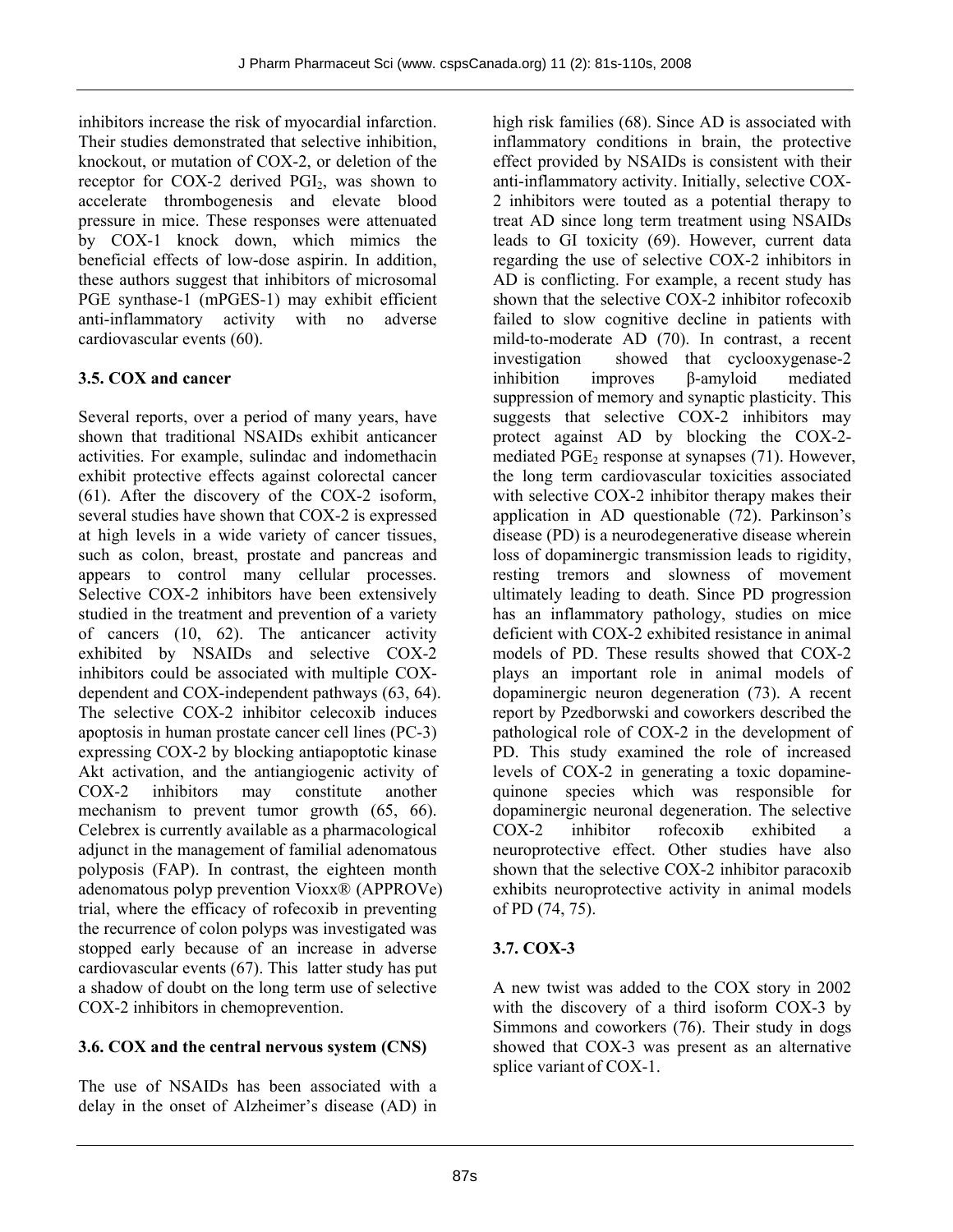#### **4. MOLECULAR BASIS OF COX INHIBITION**





**Figure 4.** A. Active site of COX-1. B. Active site of COX-2 [adapted by permission from Macmillan Publishers Ltd: (Nat. Struct. Biol. Vol: 3, 1996, ref 80).

It was long suspected that the widely used over-thecounter analgesic/antipyretic agent acetaminophen acts by inhibiting a brain specific COX isoform (77). Acetaminophen, unlike other NSAIDs, is known to exhibit weak inhibition of both COX-1 and COX-2 at therapeutic concentrations. The Simmons group showed that indeed COX-3 was the target of acetaminophen. However, the initial excitement surrounding the discovery of COX-3 as a potential drug target received a reality check when it was discovered that one can not generalize the presence of canine COX-3 to humans. It is now known that COX-3 encodes proteins with completely different amino acid sequences than COX-1 or COX-2 in

rodents and humans and moreover lacks COX activity. This negates its role in causing pain and fever. Therefore, the clinical relevance of COX-3 as a drug target is questionable. However the final jury on this question is not out yet (78, 79).

Although NSAIDs were known to inhibit the COX enzyme to produce their antiinflammatory and analgesic activities, a clear structural insight regarding the binding modes of NSAIDs was not available until 1994. Garavito and coworkers published a landmark paper that described the crystal structure of COX-1 complexed with the NSAID fluorbiprofen **5** (32). This study showed that the COX-1 active site consists of a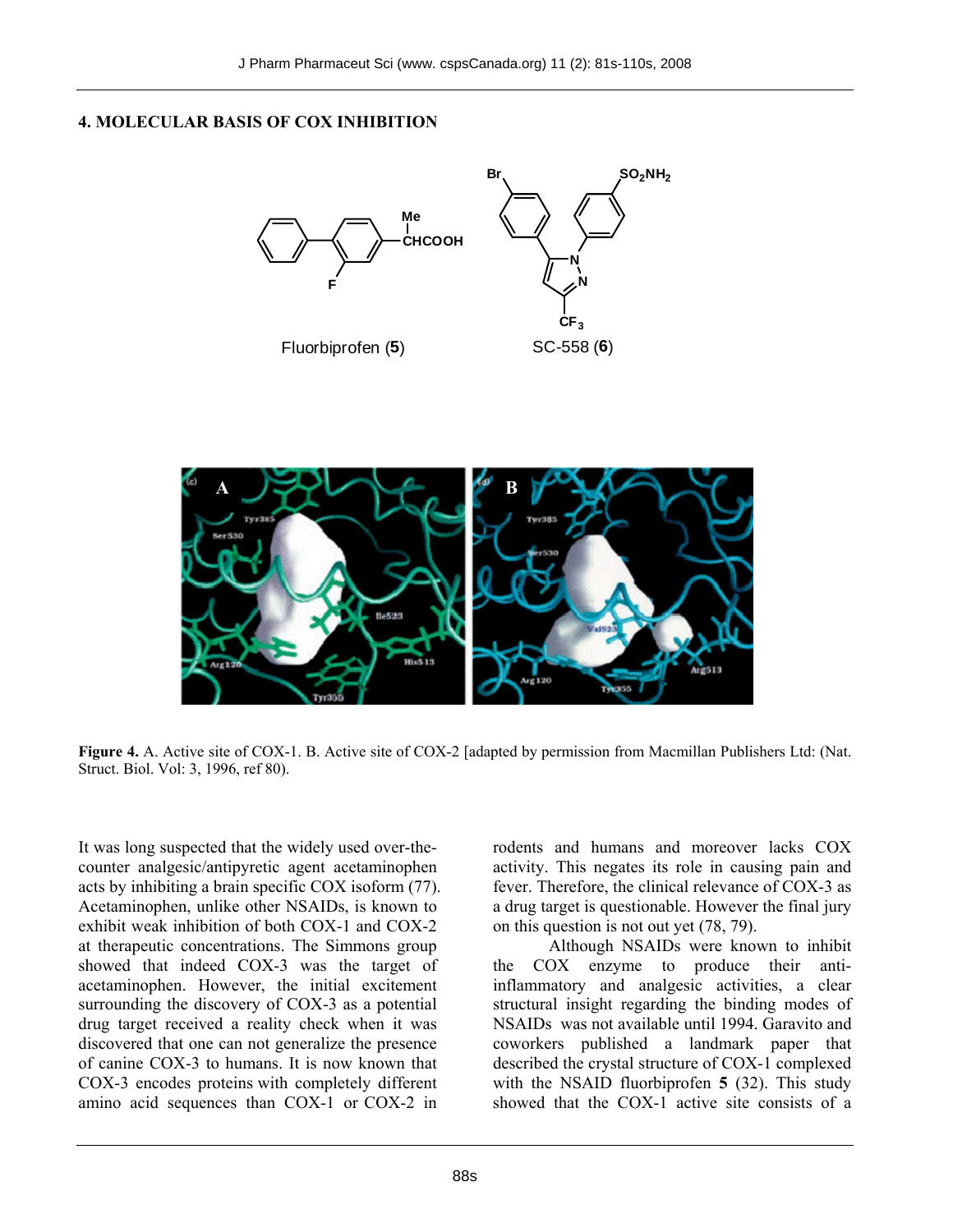long, hydrophobic, narrow channel extending from the membrane binding domain all the way to the center of the COX monomer. The apex of the COX active site was comprised of Tyr385 that sits near heme iron. The aspirin acetylation site, Ser530, is positioned below Tyr385. The mouth of the COX-1 channel was comprised of polar residues such as Arg120 and Glu524. The carboxylate moiety of **5** was oriented toward the mouth of the COX active site where it is in a favorable position to interact with polar residues (Arg120 and Glu524). This structure study gave mechanistic insight into the binding modes of NSAIDs. Shortly thereafter, the crystal structures of human and murine COX-2 complexed with selective COX-2 inhibitors were solved (80, 81). These studies confirmed the belief that the COX isoforms are structurally homologous and quite super imposable.

The interactions of NSAIDs within the COX active sites have been studied extensively. Most traditional NSAIDs are nonselective inhibitors of both isoforms whereas selective COX-2 inhibitors exhibit tight binding to the COX-2 active site. Traditional NSAIDs exhibit one of three different modes of binding: i) reversible binding (eg: ibuprofen), ii) rapid, low affinity reversible binding followed by a time-dependent, higher affinity, slowly reversible binding (eg: fluorbiprofen, **5**), iii) or a rapid, reversible binding followed by a covalent modification of the enzyme (eg: aspirin). Selective COX-2 inhibitors exhibit time-dependent inhibition of COX-2 but not COX-1. At the entrance of the COX channel, Arg120, Glu524, Tyr355 and His90 form a network of hydrogen bonds that act as a gate to the binding site (82). NSAIDs generally bind between the upper portion of the COX channel located near Tyr385 and Arg120 which is present at the mouth of the COX channel**.** 

The carboxyl moiety of acidic NSAIDs such as fluorbiprofin (**5**) interacts with Arg120 in both COX isoforms, via hydrogen bonding or electrostatic interactions (83). The remaining ligand-protein interaction is hydrophobic. Crucial structural differences within the binding sites of the COX isoforms have been exploited to design selective COX-2 inhibitors. In the COX-2 active site, due to the presence of a smaller valine at amino acid residue at position 523 (isoleucine in COX-1) and a valine (isoleucine in COX-1) subsitution at position 434 creates an extra pocket

(secondary pocket) which is accessible in the COX-2 active site. This difference increases the overall volume of the COX-2 active site (394  $\AA$ <sup>3</sup>) by almost 20% compared to that of COX-1 (316  $\mathring{A}^3$ , Figure 4). Thus, nonacidic selective COX-2 inhibitors can show enhanced binding to COX-2 due to reduced steric and ionic crowding at the mouth of the channel (binding site) by Arg120. Other structural differences exist at amino acid residue 513 where COX-1 has a histidine (His) residue and COX-2 has an arginine (Arg) moiety. These subtle differences provide substrate flexibility in the COX-2 active site. The crystal structure of the diarylheterocyclic selective COX-2 inhibitor SC-558 **6** (81) firmly established the structural basis for the COX-2 selectivity exhibited by this class of compounds (Figure 5).

The *para*-SO<sub>2</sub>NH<sub>2</sub> pharmacophore of the 1,5-diarylpyrazole (SC-558, **6**) plays a crucial role in COX-2 selectivity by insertion into the COX-2 secondary pocket where it undergoes favorable interactions with amino acid residues lining the secondary pocket such as His90, Arg513, Phe518 and Gln192 within the COX-2 active site. The C-5 *para*-bromophenyl ring of SC-558 is oriented toward the top (apex) of the COX-2 active site where it is positioned to undergo hydrophobic contacts with Phe381, Tyr385, Phe513, Trp387 and Leu384. The  $CF_3$  group at the 3-position of the central pyrazole ring binds to a hydrophobic pocket consisting of Met113, Val116, Val349, Tyr355, Leu359 and Leu531. This crystal structure showed the importance of pharmacophores such as a SO<sub>2</sub>NH<sub>2</sub>, or a SO<sub>2</sub>Me, substituent at the *para*position of one of the phenyl rings in the design of diarylheterocyclic or diarylcarbocyclic selective COX-2 inhibitors (81).

In vitro evaluation of NSAIDs and selective COX-2 inhibitors have been tested using numerous assay systems. Based on  $IC_{50}$  values for both the COX-1 and COX-2 isoforms, COX-2 selectivity (ratio of COX-1 IC<sub>50</sub>/COX-2 IC<sub>50</sub> = Selectivity Index; SI) has been derived, which can be used to compare COX inhibition and selectivity data for diverse classes of COX inhibitors. Some examples of in vitro COX inhibition assay systems utilize purified/recombinant enzymes, or various cell lines obtained from either human or animal sources (84, 85).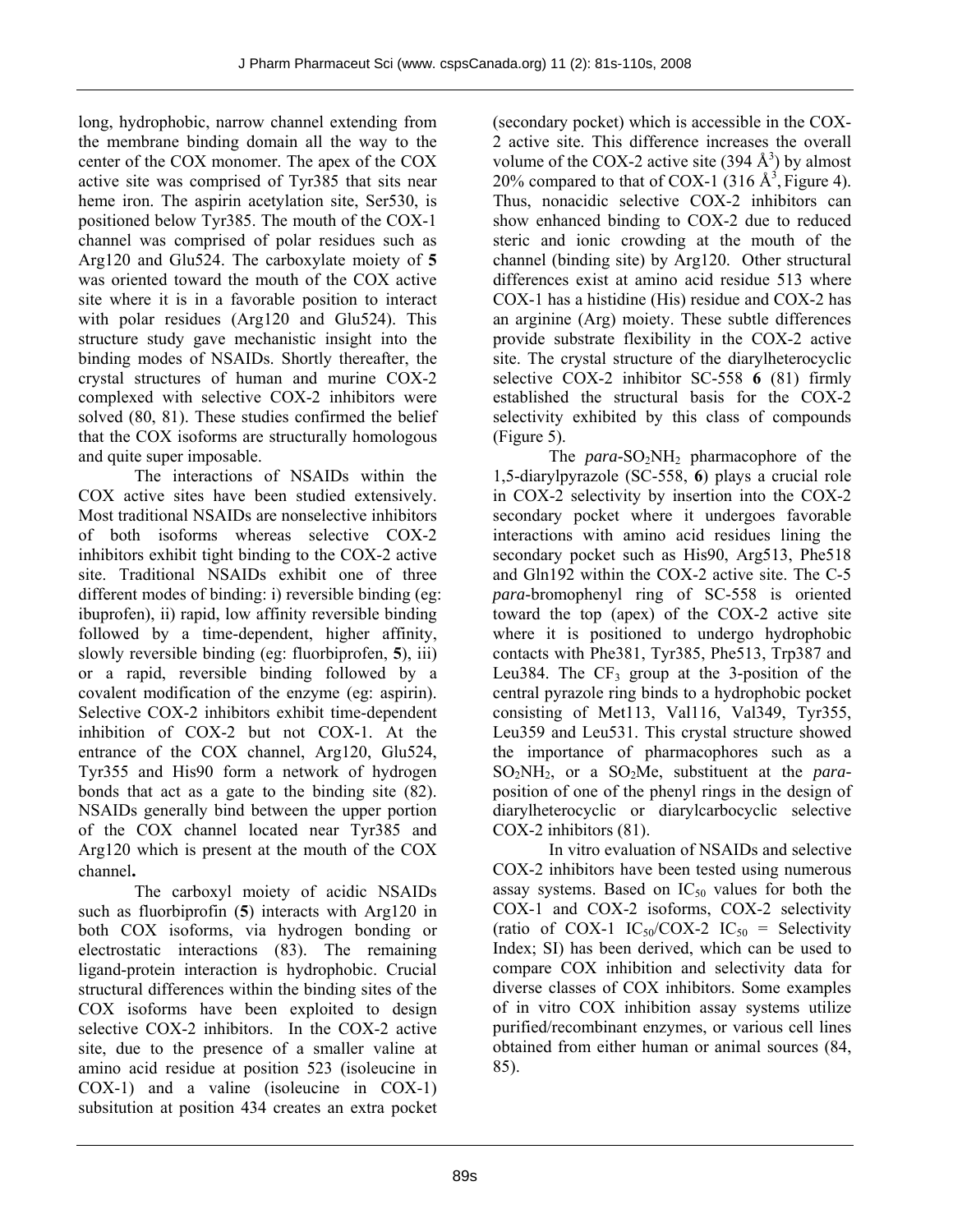

**Figure 5.** The ribbon diagram of the murine COX-2 enzyme with the diaryheterocyclic selective COX-2 inhibitor SC-558 (represented as space filling model) bound to the COX-2 active site (ref 81).

# **5. COX ASSAYS, INHIBITORY POTENCY AND COX ISOZYME SELECTIVITY**

| <b>Class</b> | <b>Properties</b>                                                                  | <b>Examples</b>                                                        |  |  |
|--------------|------------------------------------------------------------------------------------|------------------------------------------------------------------------|--|--|
| Group 1      | NSAIDs that inhibit both $COX-1$ and $COX-2$<br>completely with little selectivity | Aspirin, ibuprofen, diclofenac,<br>indomethacin, naproxen, piroxicam   |  |  |
| Group 2      | NSAIDs that inhibit COX-2 with a 5-50 fold<br>selectivity                          | Celecoxib, etodolac, meloxicam,<br>nimesulide                          |  |  |
| Group 3      | NSAIDs that inhibit COX-2 with $a > 50$ fold<br>selectivity                        | Rofecoxib, NS-398                                                      |  |  |
| Group 4      | NSAIDs that are weak inhibitors of both<br>isoforms                                | 5-Aminosalicylic acid, sodium<br>salicylate, nabumetone, sulfasalazine |  |  |

**Table 2.** Classification of NSAIDs according to their COX-1/2 inhibitory activities.

Each of these assay systems have their benefits and drawbacks. Based on the aim of the experiment, one can carefully select the most appropriate in vitro

assay system. For example, if the aim is to understand the enzyme-drug interaction at the molecular level, then purified or recombinant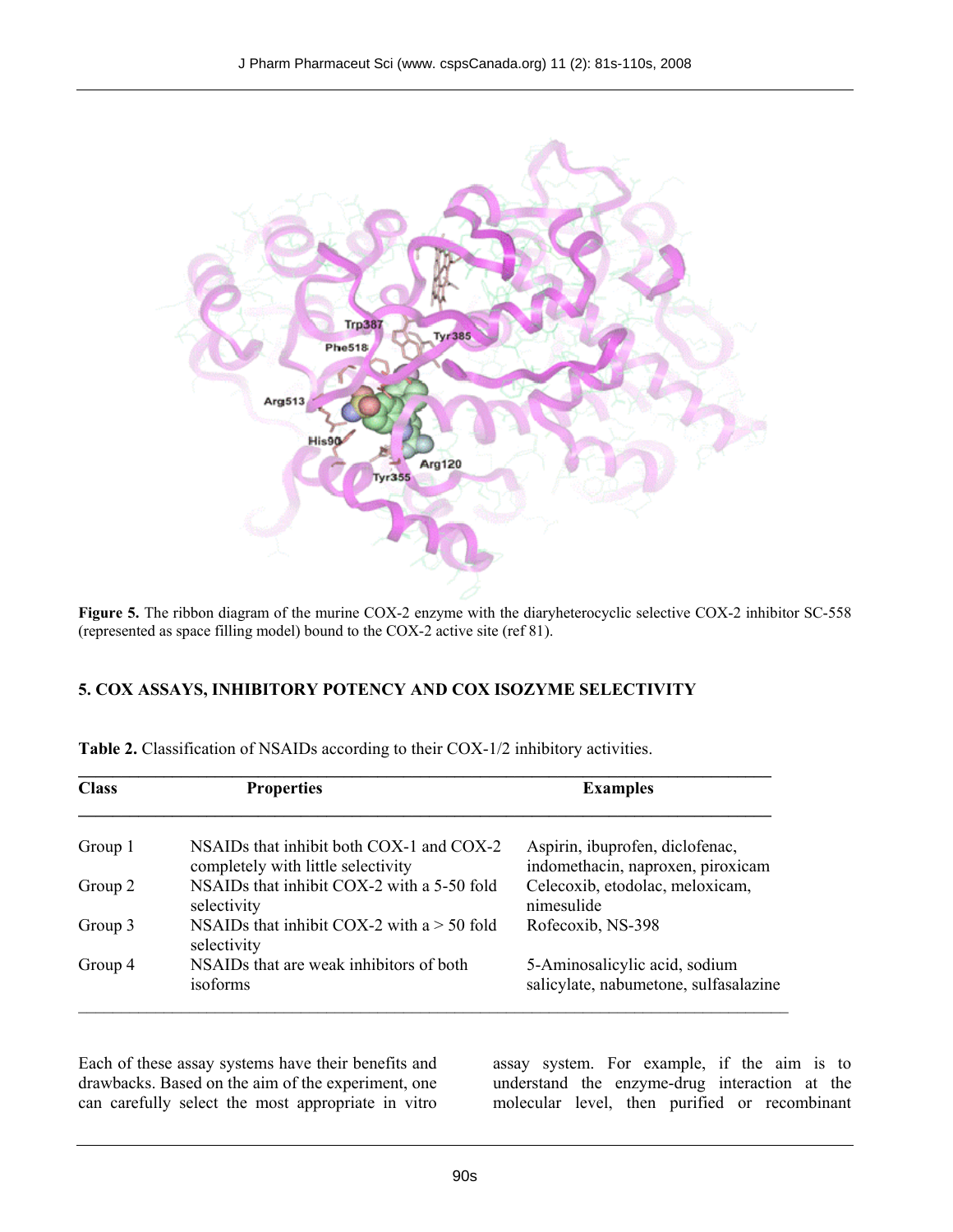enzyme systems are used. NSAIDs exhibit strong binding to plasma proteins. Therefore, an in vitro purified enzyme assay system is not suited to study the plasma concentration of the drug to predict its in vivo activity. In contrast, human whole blood assays can be used to assess the in vivo plasma concentrations since intact cells are used that account for cell permeability and plasma protein binding of drugs. Vane and coworkers classified NSAIDs based on the COX inhibition and selectivity data obtained using a human modified whole blood assay (WHMA) as shown in Table 2 (86). COX-1/2 inhibition data and COX-2 selectivity's for NSAIDs including their clinical dose for treating RA and OA is summarized in Table 3 (86, 87, 88).

#### **6. CHEMICAL CLASSIFICATION OF SELECTIVE COX-2 INHIBITORS**

### **6.1. 0. Methanesulfonanilide inhibitors**

Members of the methanesulfonanilide class of COX-2 inhibitors generally exhibit preferential COX-2 selectivity (COX-2 selectivity between 5-50, Table 2). These compounds are characterized as derivatives of alkylsulfonanilides (Figure 6). Nimesulide (**7**) was the first member of this class to be discovered. Pharmacological studies demonstrating nimesulide's clinical antiinflammatory properties have been reported (89). Structural modification of nimesulide culminated in the development of NS-398 (**8**) with better COX-2 selectivity and anti-inflammatory activity (90).

| Drug                             | Trade name                         | Whole blood assay $IC_{50}(\mu M)$ |         | Selectivity<br>Index | Clinical dose (mg) |            |
|----------------------------------|------------------------------------|------------------------------------|---------|----------------------|--------------------|------------|
|                                  |                                    | $COX-1$                            | $COX-2$ |                      | <b>RA</b>          | <b>OA</b>  |
| Aspirin                          | Aspirin®<br>Ecotrin®               | 1.7                                | >100    | 0.017                | 2600-3900          |            |
| Diclofenac                       | Voltaren®                          | 0.075                              | 0.038   | 1.97                 | 150-200            | 100-150    |
| Ibuprofen<br>Motrin <sup>®</sup> | Advil®                             | 7.6                                | 7.2     | 1.05                 | 1200-3200          | 1200-3200  |
| Indomethacin                     | Indocin <sup>®</sup>               | 0.013                              | 1.0     | 0.013                | 150-200            | 150-200    |
| Ketoprofen                       | Orudis <sup>®</sup>                | 0.047                              | 2.9     | 0.016                | 200-300            | 200-300    |
| Fluorbiprofen                    | Fluorbiprofen® 0.075<br>Ansaid®    |                                    | 5.5     | 0.013                | 200-300            | 200-300    |
| Naproxen                         | <b>Naprosyn®</b><br><b>Aleve</b> ® | 9.3                                | 28      | 0.33                 | 500-1000           | 500-1000   |
| Nimesulide                       | Mesulid®                           | 10                                 | 1.9     | 5.26                 |                    | 200        |
| Meloxicam                        | Mobic®                             | 5.7                                | 2.1     | 2.7                  | $7.5 - 15$         | $7.5 - 15$ |
| Paracetamol                      | Tylenol <sup>®</sup>               | >100                               | 49      | > 2.04               | 2600-4000          | 2600-4000  |
| Celecoxib                        | Celebrex®                          | 6.7                                | 0.87    | 7.7                  | 200-400            | 200        |
| Valdecoxib                       | Bextra®                            | 26                                 | 0.87    | 29.8                 | 10                 | 10         |
| Rofecoxib                        | <b>Vioxx®</b>                      | 19                                 | 0.53    | 35.8                 | 25                 | 12.5-25    |
| Etoricoxib                       | Arcoxia <sup>®</sup>               | 116                                | 1.1     | 105.4                | 90                 | 60         |
| Lumiracoxib                      | Prexige®                           | 67                                 | 0.13    | 515                  |                    | 200-400    |

**Table 3.** NSAID COX-1/2 inhibitory potencies and selectivities determined using a whole blood assay and their clinical dose to treat RA and OA.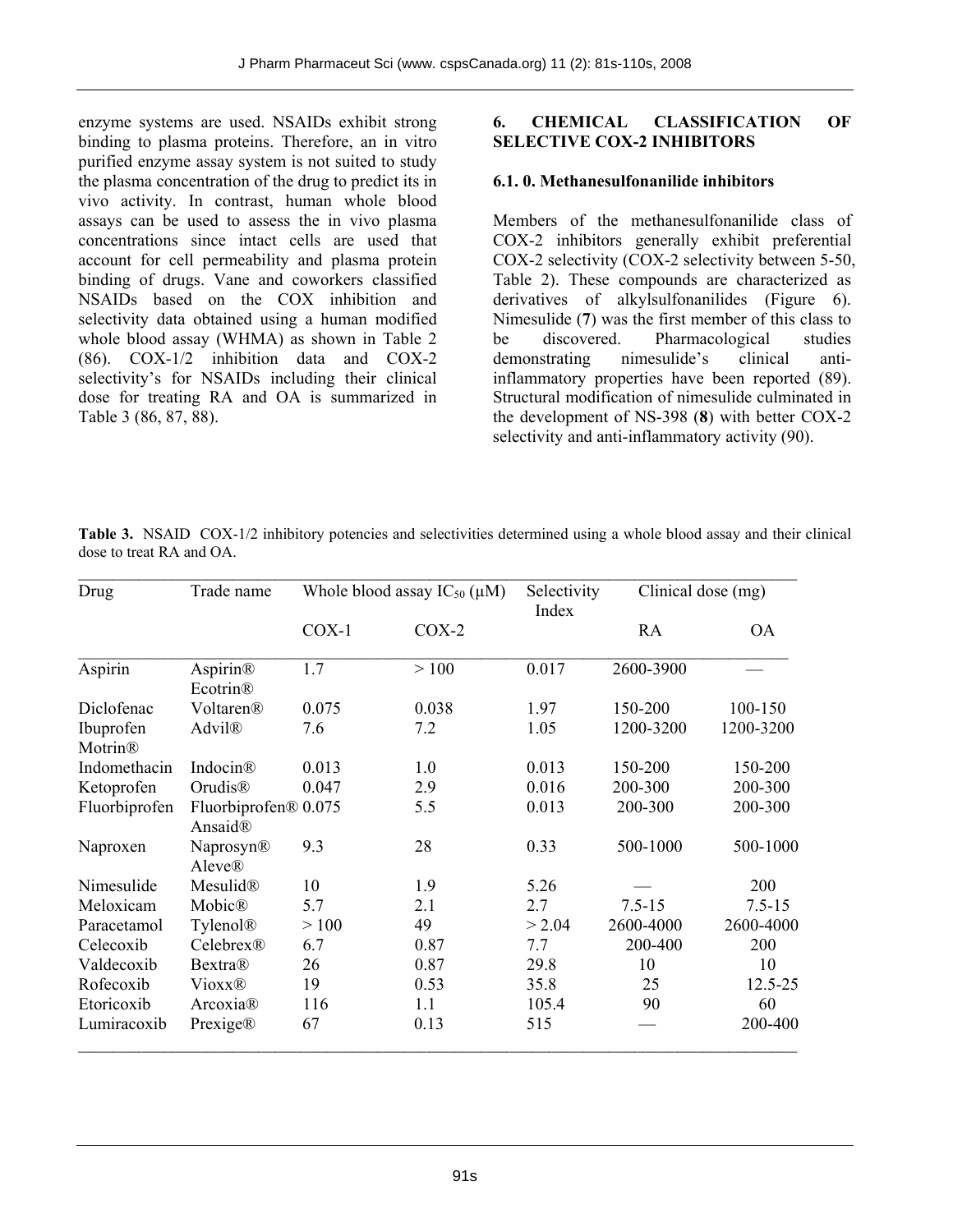

**Figure 6.** Chemical structures of some COX inhibitors

#### **6.2.0. Diarylheterocycles as selective COX-2 inhibitors**

The majority of selective COX-2 inhibitors are diarylheterocycles. The historical origins of diarylheterocycles as pharmacophores can be traced back to the anti-inflammatory agent phenylbutazone **9** (Figure 6) which stimulated medicinal chemists worldwide to further explore diarylheterocycles. In this regard, researchers at DuPont initiated an extensive program in the 1970's to evaluate novel diarylheterocycles as anti-inflammatory agents which led to the discovery of a very potent and selective COX-2 inhibitor DuP-697 **10** possessing a central 5-membered thiophene ring (Figure 6). A common structural feature of these tricyclic molecules is the presence of 1,2-diaryl substitution on a central 5-membered ring system. Structureactivity relationship (SAR) studies have shown that for optimum COX-2 selectivity and inhibitory potency a -SO<sub>2</sub>Me, or a -SO<sub>2</sub>NH<sub>2</sub> substituent at the *para-*position of a phenyl ring was essential, and that the presence of a *para*-F-substituent on the non-sulfonyl vicinal phenyl ring often improves in vivo activity (89).

The 2,3-diphenylthiophene **10** (Figure 6) exhibited excellent COX-2 inhibitory potency and selectivity (COX-2 IC<sub>50</sub> = 0.01 µM, COX-1 IC<sub>50</sub> = 1  $\mu$ M; SI = 100). However, this drug failed in the clinic due to an unusually long plasma half life (89). Replacement of the bromine atom on the central thiophene provided compounds with better pharmacokinetic profiles (91). Generally, for this class of diarylheterocycles, the presence of a *para*-SO2NH2 moiety resulted in increased COX-2 inhibitory potency and improved oral absorption (92, 93). In the design of selective COX-2 inhibitors various types of tricyclic diarylcarbocycles have been evaluated extensively. Examples include diarylcarbocycles with a central 4-membered cyclobutene or cyclobutenone, a 5-membered cyclopentene or cyclopetenone, and a 6-membered aromatic ring such as benzene (89). Diphenylcyclopentenes and cyclopentenones were among the first series of compounds to be evaluated for COX-2 selectivity and potency (89). Searle scientists reported that the diarylcyclopentene SC-57666 **11** (Figure 6) exhibited a very high degree of in vitro COX-2 inhibitory potency and selectivity. In vivo anti-inflammatory activity assays showed **11** was effective and no gastric complications were observed (94). Replacement of the *para*-SO<sub>2</sub>Me moiety present in 11 by a  $para-SO_2NH_2$  moiety as in **12** improved oral bioavailability. This review will focus on the tricyclic class of selective COX-2 inhibitors possessing either a 5- or 6-membered heterocyclic central ring scaffold (template).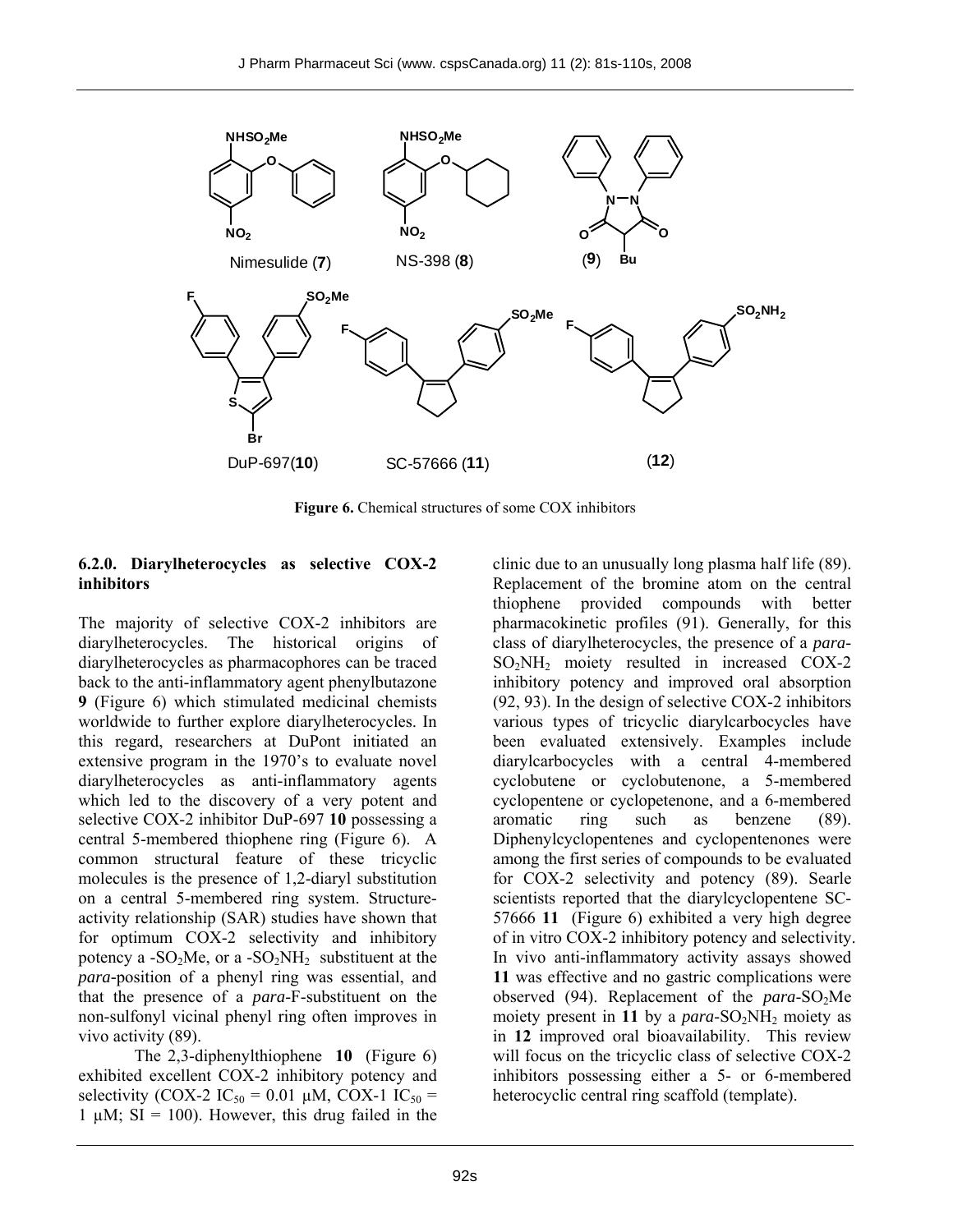

#### **6.2.1. Diarylheterocycles with a central 5-membered pyrazole ring**

**Figure 7.** Chemical structures of tricyclic selective COX-2 inhibitors possessing a central 5-membered pyrazole or isoxazole ring.

The 1,5-diarylpyrazole class of compounds (Figure 7) proved to be a fertile source for highly potent and selective COX-2 inhibitors. The first compound (**13**) examined in this series exhibited excellent in vitro COX-2 inhibitory potency and selectivity (COX-2 IC<sub>50</sub> = 0.24  $\mu$ M, COX-1 IC<sub>50</sub> > 100  $\mu$ M; SI > 417) with potent anti-inflammatory activity in animal models with no tendency to cause GI damage (89). During the initial stage of the development of the 1,5-diarylpyrazole class of selective COX-2

inhibitors, SC-58125 (**14**) was one of the most extensively characterized compounds (45). Compound **14** possessed a very long in vivo half life of  $> 200$  hours in animal models making it unacceptable for clinical use. Replacement of the  $para$ -SO<sub>2</sub>Me group by a SO<sub>2</sub>NH<sub>2</sub> substituent provided a significant improvement in the pharmacological profile. Compounds of this type exhibited superior pharmacological and oral bioavailability than their methylsulfone  $(MeSO<sub>2</sub>)$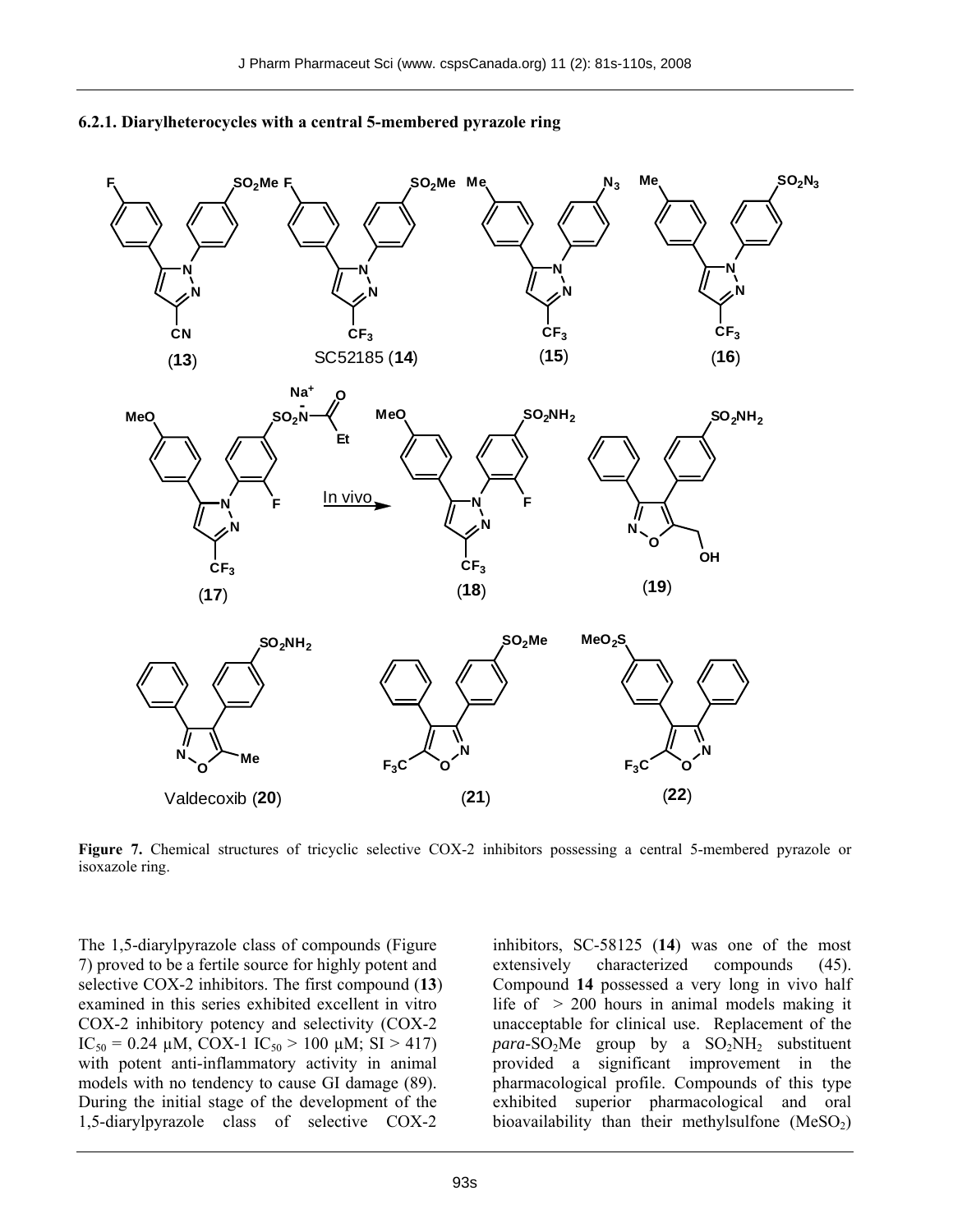counterparts. Extensive studies within this class of compounds led to the successful development of the potent and selective COX-2 inhibitor SC-58635 (**3**) (in vitro COX-2 IC<sub>50</sub> = 0.04 µM; COX-1 IC<sub>50</sub> = 13  $\mu$ M; SI = 325) with potent in vivo antiinflammatory activity. Compound **3** was selected for clinical evaluation and subsequent introduction to the market as celecoxib (Celebrex®), the first diarylheterocyclic selective COX-2 inhibitor approved for clinical use (12).

In an elegant study, Knaus and coworkers showed that the *para*-SO<sub>2</sub>NH<sub>2</sub> pharmacophore in celecoxib and the *par*a-SO2Me pharmacophore in rofecoxib can be replaced by a linear azide  $(N_3)$  or a sulfonyl azido group. This was the first example where a crucial binding site structural difference in COX-1 and COX-2 was exploited (95, 96). Replacement of His513 in COX-1 by Arg513 in COX-2 has been reported to play a key role in the hydrogen-bond network of the COX active site (97). Molecular modeling studies indicated that azide and sulfonyl azide groups were undergoing electrostatic interactions with the polar Arg513 residue within the COX-2 active site. The azido compound **15** (Figure 7) exhibited good COX-2 inhibitory potency/selectivity (COX-2  $IC_{50} = 1.55 \mu M$ , COX-1  $IC_{50} > 100 \mu M$ ; SI  $> 64.5$ ) in conjunction with in vivo activity. In contrast, the sulfonylazido compound **16** did not inhibit the COX-2 isoform at 100 µM indicating the subtle requirements needed for COX-2 binding.

Celecoxib is a highly lipophilic water insoluble drug that is administered orally. A recent investigation demonstrated that one can develop parenteral (water soluble) formulations of selective COX-2 inhibitors that possess a central pyrazole ring (98). For example, the water soluble sodium salt of the *N*-propionylsulfonamide compound **17** is a weak COX-2 inhibitor that is a prodrug which is converted to the respective sulfonamide compound (**18**) in vivo. The sulfonamide compound **18** exhibits good COX-2 inhibitory potency and selectivity (COX-2 IC<sub>50</sub> = 1.7  $\mu$ M; COX-1 IC<sub>50</sub> > 100; SI > 59). Selective COX-2 inhibitors belonging to the 1,5-diarylpyrazole class are still being pursued (99).

### **6.2.2. Diarylheterocycles possessing a central 5 membered isoxazole ring**

A large number of regioisomeric diarylisoxazoles have been evaluated as selective COX-2 inhibitors. Scientists at Searle reported that the isoxazole **19** (Figure 7) is a potent and selective COX-2 inhibitor (COX-2 IC<sub>50</sub> = 0.18  $\mu$ M, COX-1 IC<sub>50</sub> > 1000  $\mu$ M;  $SI$  > 5555) that shows an excellent in vivo activity profile (89). Lead optimization with the diarylisoxazole class of compounds culminated in the development of a potent and selective COX-2 inhibitor which had a  $para-SO_2NH_2$  substituent (Valdecoxib, **20**, COX-2  $IC_{50} = 0.005 \mu M$ , COX-1  $IC_{50} = 140 \mu M$ ; SI = 28000). The 5-methyl substituent in Valdecoxib (**20**) undergoes bioconversion in an in vivo rodent model to the active 5-hydroxymethyl (CH<sub>2</sub>OH) metabolite **19**. Low levels of the hydroxymethyl metabolite **19** has also been detected in humans (100). The isoxazole compound **20** (Figure 7) was marketed as valdecoxib (Bextra®), a second generation selective COX-2 inhibitor with analgesic and antiinflammatory properties (101). Valdecoxib, like rofecoxib, was subsequently withdrawn from the clinical market. The water soluble prodrug of valdecoxib (Parecoxib sodium, Dynastat®) was launched as an injectable COX-2 inhibitor possessing anti-inflammatory and analgesic activities (102).

In addition, Knaus and coworkers showed that regioisomeric 3,4-diarylisoxazoles with a *para*-SO2Me substituents exhibit excellent in vitro COX-2 inhibitory activity and in vivo anti-inflammatory activities (103). For example, the isoxazole regioisomer **21** is a potent and highly selective COX-2 inhibitor (COX-2  $IC_{50}$  < 0.005 µM, COX-1  $IC_{50}$  > 500 µM; SI > 100,000) that is marketed by Cayman Chemicals as a research biochemical. In contrast, the corresponding regioisomer **22** (Figure 7) was a less potent and selective COX-2 inhibitor  $(COX-2 IC_{50} = 0.23 \mu M, COX-1 IC_{50} = 256 \mu M; SI$  $= 1113$ ).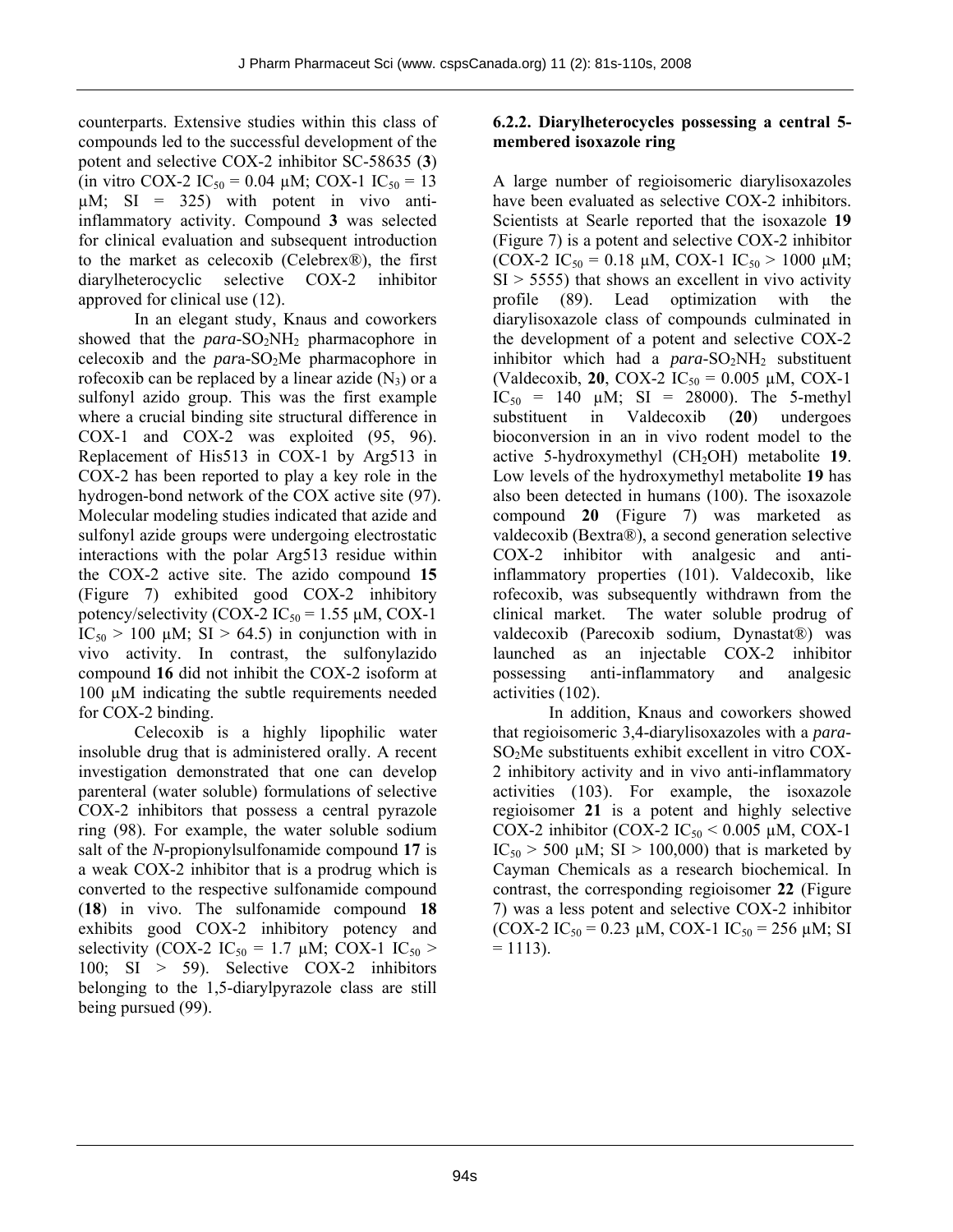

**Figure 8.** Chemical structures of tricyclic selective COX-2 inhibitors possessing a central 5-membered furanone, a 6 membered pyridine, or pyridazinone ring.

#### **6.2.3. Diarylheterocycles with a central 5 membered furanone ring**

Extensive evaluation of the 3,4-diarylfuranone class of compounds indicated that compound **23** (Figure 8) was a selective COX-2 inhibitor (COX-2 IC<sub>50</sub> = 0.01 µM, COX-1 IC<sub>50</sub> > 4.7 µM) whereas, the regioisomer **24** was inactive. It is interesting to note that replacement of the *para*-SO<sub>2</sub>Me substituent present in 23 by a  $para-SO_2NH_2$  substituent (25) resulted in a decreased COX-2 selectivity (COX-2  $IC_{50} = 0.8 \mu M$ , COX-1  $IC_{50} = 5.8 \mu M$ ).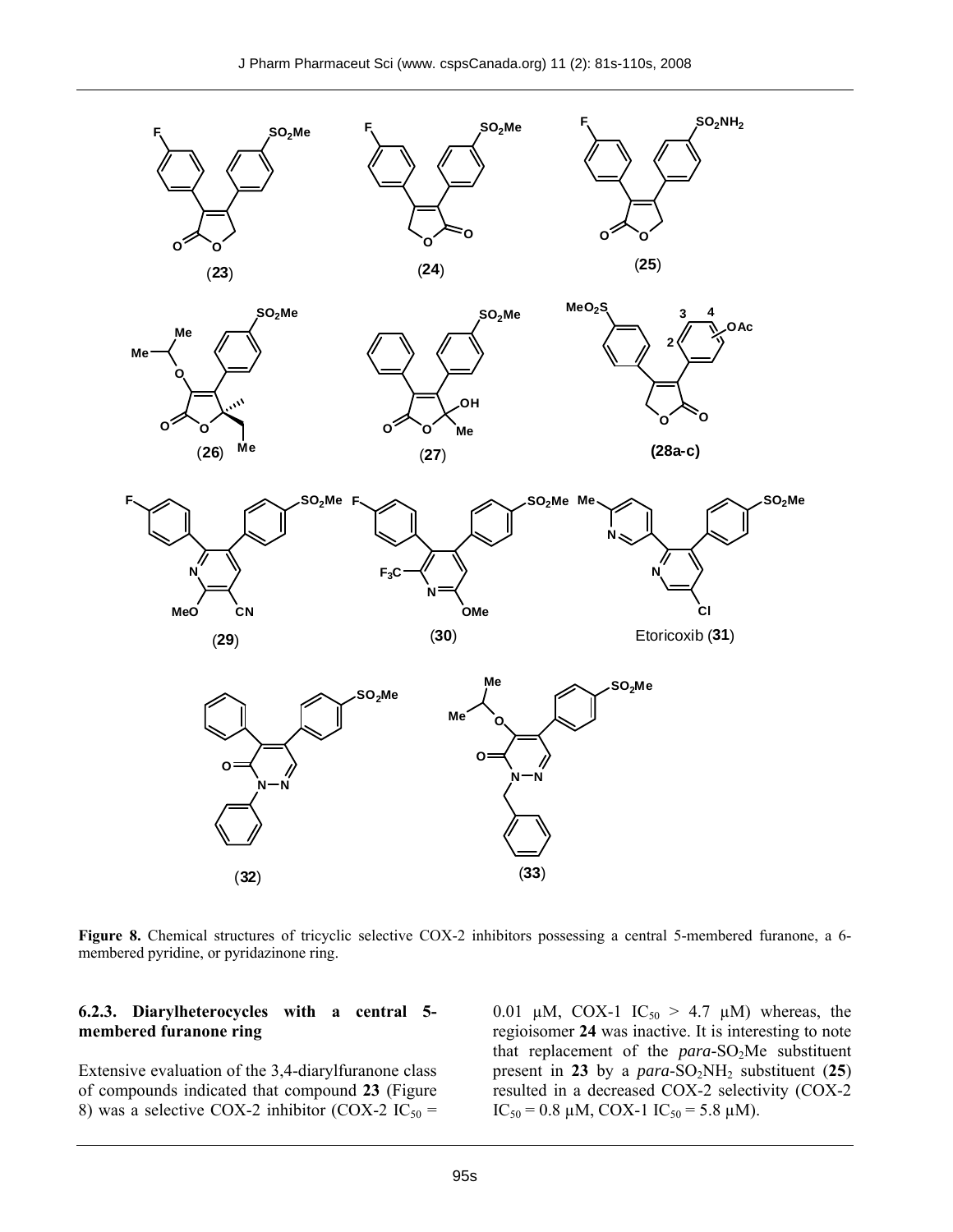Further lead optimization by Merck and Co, led to the successful development and marketing of the highly selective and potent COX-2 inhibitor rofecoxib (**4**, Vioxx®). Rofecoxib exhibited effective anti-inflammatory and analgesic activity with reduced GI toxicity and is a selective COX-2 inhibitor (IC<sub>50</sub> = 0.02  $\mu$ M, COX-1 IC<sub>50</sub> > 15  $\mu$ M;  $SI > 750$ , ref 13, 104). Other variations in the 3,4diarylfuranone class of compounds include the (*S*) enantiomer of the 3-isopropoxy-5-ethyl-5-methyl derivative of rofecoxib (**26**, Figure 8) that possesses optimum COX-2 inhibitory and metabolic profiles (105). It was demonstrated that oral absorption of compounds belonging to the 3,4-diarylfuranone class can be increased by the introduction of a hydroxyl substituent at C-5 of the central furanone ring as observed for the 5-hydroxy compound **27** which retained its COX-2 selectivity (COX-2  $IC_{50}$  = 0.16  $\mu$ M, COX-1 IC<sub>50</sub> > 100  $\mu$ M, ref 106).

Aspirin **1** (Figure 1) is a unique nonselective COX inhibitor due to its ability to acetylate the serine hydroxyl group in the COX active sites of COX-1 and COX-2. Some of aspirin's beneficial therapeutic effects can be attributed to acetylation of COX-2, while its antithrombotic and ulcerogenic effects are due to acetylation of COX-1. Knaus and coworkers designed and synthesized a group of isomeric rofecoxib analogs possessing a 2-, 3- or 4-acetoxy moiety on the C-3 phenyl substituent of rofecoxib (**28a**–**c**, Figure 8), that exhibited highly potent and selective, COX-2 inhibitory activity (COX-2  $IC_{50}$  = 1.3 to 3.5 nM range; COX-1  $IC_{50} > 100 \mu M$ , ref 107). Molecular modeling studies indicated that the acetyl groups were suitably placed to effect acetylation of Ser530 in the COX-2 binding site (Figure 9).

# **6.2.4. Diarylheterocycles with a central 6 membered pyridine ring**

Tricycles with either a 2,3-diarylpyridine or 3,4 diarylpyridine ring system have been investigated as selective COX-2 inhibitors wherein compounds **29** and **30** exhibited good in vitro COX-2 selectivity profiles. However, compounds **29** and **30 e**xhibited poor in vivo anti-inflammatory activities (89, 108). From this novel class of compounds, Merck and Co successfully developed the orally active potent and selective COX-2 inhibitor etoricoxib (**31**, Arcoxia®)

which exhibited clinically acceptable antiinflammatory and analgesic activity with no reports of gastric damage in animal studies and during clinical trials. This second generation selective COX-2 inhibitor showed an in vitro COX-2  $IC_{50}$  = 0.08  $\mu$ M and COX-1 IC<sub>50</sub> = 12  $\mu$ M; SI = 150 (87, 108). Although etoricoxib is not an approved drug in the US and Canada due to its cardiovascular toxicity, it has been approved and is marketed in 63 other countries. A recent study assessed the cardiovascular outcomes of etoricoxib in comparison with diclofenac. These studies suggested that both drugs carry similar cardiovascular risks (109).

# **6.2.5. Diarylheterocycles with a central 6 membered pyridazinone ring**

Recent studies have shown that the pyridazinone ring can serve as excellent core template for designing selective COX-2 inhibitors (Figure 8). Structure activity relationship studies (SAR) employing pyridazinones have shown that *N*substitution is a requirement for COX-2 selectivity as exemplified by **32** (in vitro COX-2  $IC_{50} = 0.08$ )  $\mu$ M; COX-1 IC<sub>50</sub> > 10  $\mu$ M). In the *N*-benzyl series, the isopropoxy compound **33** showed excellent in vitro selective COX-2 inhibition (COX-2  $IC_{50}$  = 0.02  $\mu$ M; COX-1 IC<sub>50</sub> > 10  $\mu$ M; SI > 500) and in vivo activity (110).

# **6.2.6. Diarylheterocycles with a central 6 membered pyranone ring**

The tricyclic class of compounds with a central six-membered lactone (pyran-2-one) serve as an excellent ring template for the design of selective COX-2 inhibitors (Figure 10). For example, Knaus and coworkers designed a group of 3,4-diphenylpyran-2-ones possessing a central sixmembered lactone ring (111). The lactone **34** was a potent and selective COX-2 inhibitor (COX-2  $IC_{50}$  $= 3$  nM; COX-1 IC<sub>50</sub>  $= 386 \mu$ M; SI  $= 128666$ ).

In spite of its high COX-2 inhibitory potency and selectivity, **34** exhibited weak antiinflammatory activity in vivo. In contrast, the related lactone **35**, exhibited good in vitro as well as in vivo activity (COX-2  $IC_{50} = 0.10 \mu M$ ; COX-1 IC<sub>50</sub> = 288  $\mu$ M; SI = 2880, 68% inhibition of inflammation at a 1 mg/kg oral dose in a rat model).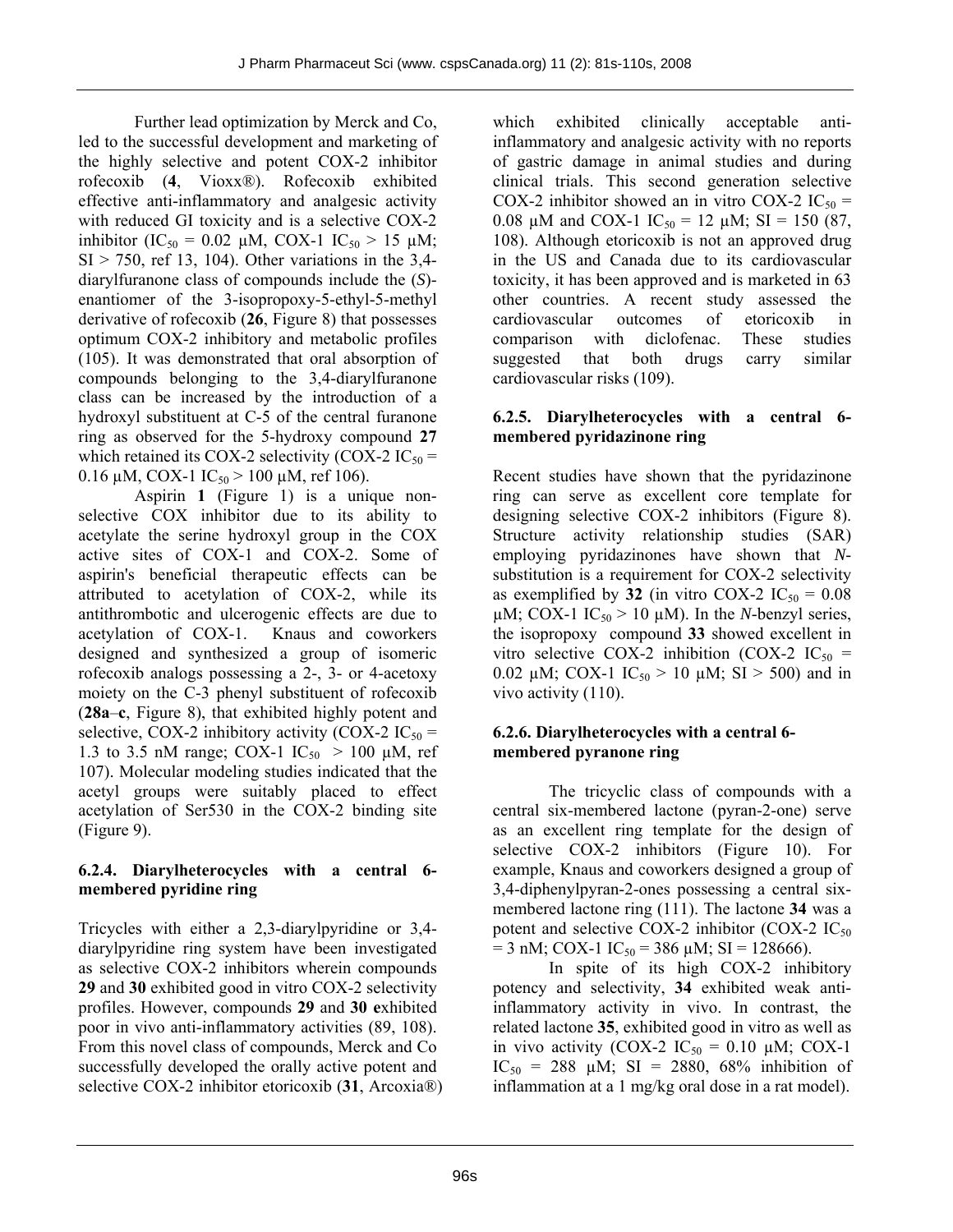

**Figure 9.** Docking of the rofecoxib analog (3-acetoxy regioisomer **28b**, ball and stick) in the active site of murine COX-2. The figure was generated according to a previously reported method (ref 112).

A molecular modeling study where the lactone **35** (Figure 11) was docked in the COX-2 binding site showed that the COX-2 *para*-SO<sub>2</sub>Me pharmacophore was oriented favorably within the COX-2 active site where it interacted with amino acids lining the COX-2 secondary pocket (His90, Gln192, Arg513, Phe518, Val523 and Leu352). The central pyran-2-one ring was oriented toward the mouth of the channel (Tyr355 and Arg120). Interestingly, the C-6 ethoxy substituent was oriented toward a hydrophobic region comprised of Val349, Ile345, Ser530, Leu531 and Met535. These studies indicated that the orientation of the *para*-SO<sub>2</sub>Me pharmacophore was dependent on the electronic and steric effects of the substituent present at the C-6 position of the central pyran-2 one ring.

An extension of this study showed that COX binding site was also able to accommodate C-6 phenyl substituents resulting in the design of regioisomeric 3,4,6-triphenylpyrones as selective COX-2 inhibitors (112). Thus, the lactone **36** with a C-6 4-methoxyphenyl moiety (Figure 10) exhibited excellent COX-2 inhibitory potency and selectivity (COX-2 IC<sub>50</sub> = 0.02 µM; COX-1 IC<sub>50</sub> > 100 µM;

SI > 5000). Compound **36** was 3.5- and 25-fold more potent than celecoxib (COX-2  $IC_{50} = 0.07 \mu M$ ;  $SI = 474$ ) and rofecoxib (COX-2 IC<sub>50</sub> = 0.50 µM;  $SI > 200$ ), respectively. Although the corresponding regioisomer **37** exhibited good COX-2 inhibitory potency (COX-2  $IC_{50} = 0.45 \mu M$ ; SI = 70), it was less potent and selective than regioisomer **36**. Among this group of compounds **38** having a C-6 4-ethoxyphenyl substituent exhibited good in vitro (COX-2 IC<sub>50</sub> = 0.05 µM; COX-1 IC<sub>50</sub> > 100 µM) and in vivo anti-inflammatory activity (61% inhibition of inflammation at a 5 mg/kg oral dose in a rat model).

Joo and coworkers reported structurally related 2,3-diarylbenzopyran-4-ones (Figure 10) that exhibit potent in vitro COX-2 inhibitory potency and selectivity (113). Replacement of the *para*-SO<sub>2</sub>Me substituent in **39** by a *para*-SO<sub>2</sub>NH<sub>2</sub> moiety provided compound **40** that showed increased in vitro COX-2 inhibitory potency and selectivity (COX-2 IC<sub>50</sub> = 0.06  $\mu$ M; COX-1 IC<sub>50</sub> = 67  $\mu$ M). The introduction of a nitrogen containing aromatic ring, such as pyridine ring in **41**, resulted in a better in vivo activity profile.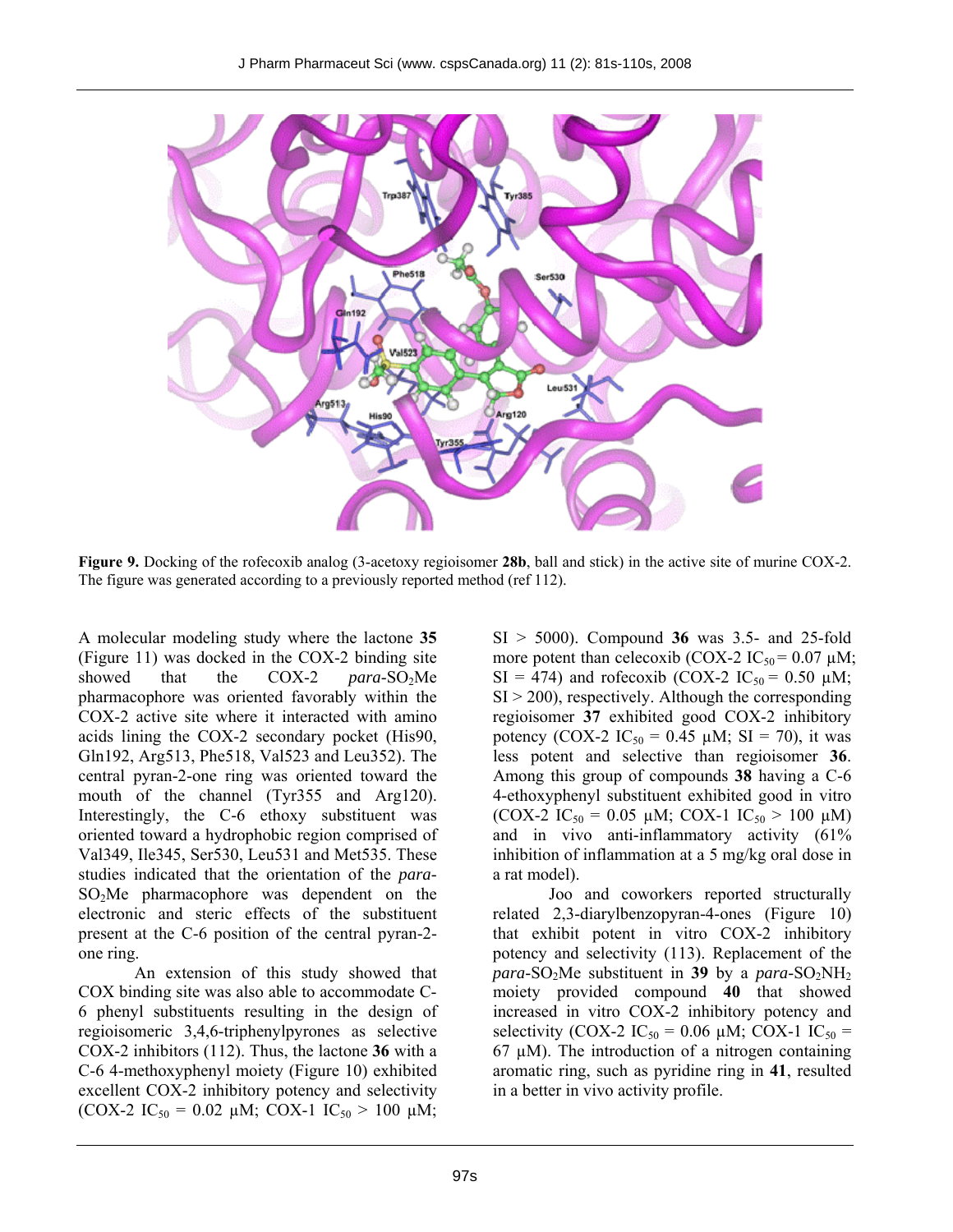

**Figure 10**. Chemical structures of selective COX-2 inhibitors possessing a central 6-membered pyranone ring.

#### **7.0 ALTERNATIVE THERAPIES TO TREAT INFLAMMATORY CONDITIONS**

The adverse cardiovascular side effects associated with selective COX-2 inhibitors have highlighted the need to develop anti-inflammatory and analgesic agents that exhibit decreased GI side effects that are also devoid of adverse cardiovascular effects. Recent work by FitzGerald and coworkers suggest that microsomal PGE synthase-1 (mPGES-1) is an attractive target and that inhibitors of this enzyme may exhibit efficient anti-inflammatory activity with no adverse

cardiovascular events (60). The major GI toxicity associated with NSAID therapy is well documented. In recent years many strategies have been developed to overcome the GI toxicities associated with NSAIDs. Nitric oxide ('NO) is a biological molecule known to play a major role in a wide variety of physiological and pathological conditions (114). Some of its functions include vasodilation of blood vessels, GI mucosal healing and defense. Therefore NSAIDs containing NO-donor groups have been developed to obtain effective treatment of inflammation with reduced GI side effects (115).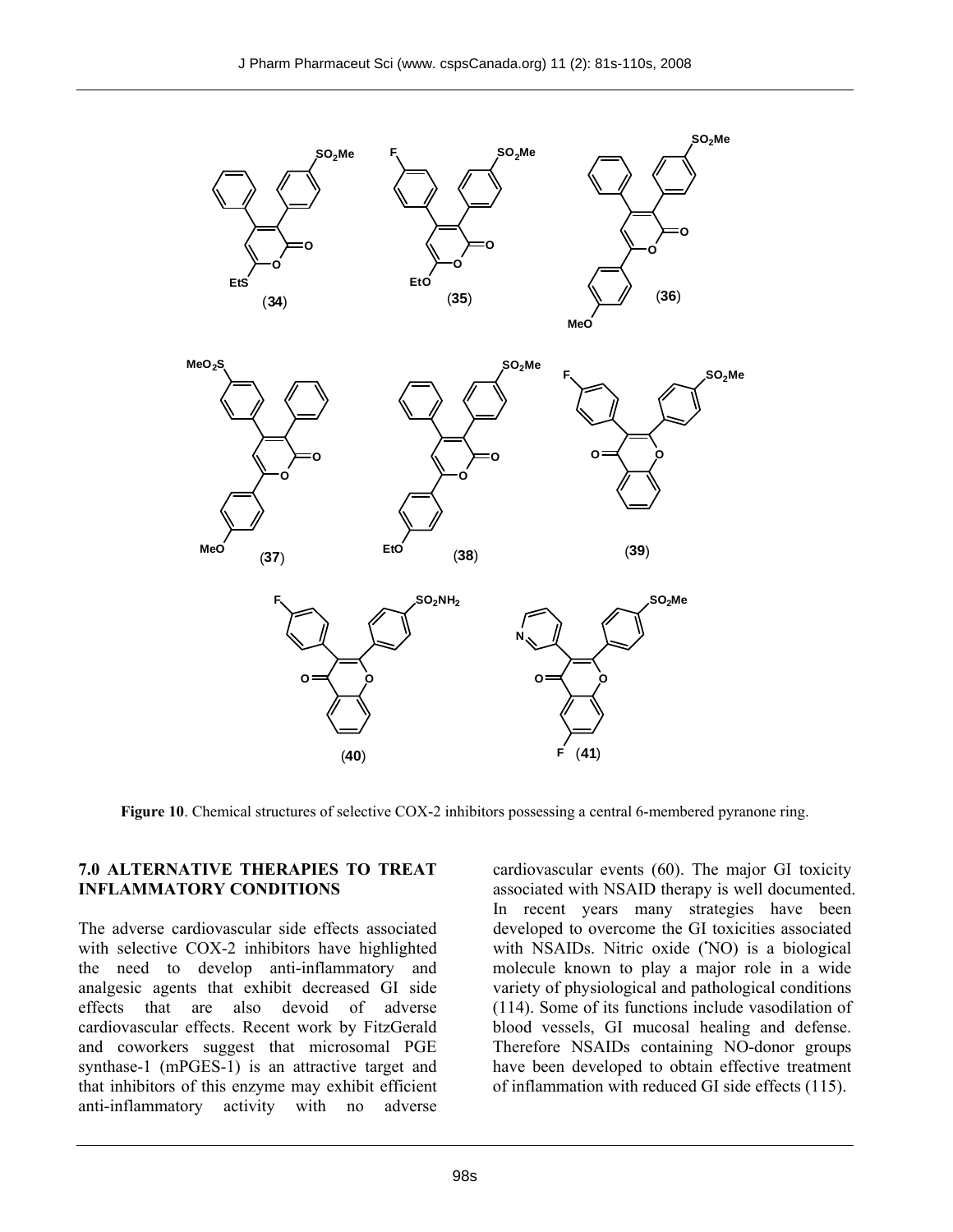

**Figure 11.** Docking compound **35** (ball and stick) in the binding site of murine COX-2. The figure was generated according to a previously reported method (ref 112).

The market withdrawal of some selective COX-2 inhibitors due to adverse cardiovascular events provides strong credence for the development of NO-NSAIDs as alternatives to traditional NSAIDs since NO-NSAIDs could be expected to exhibit reduced GI as well as cardiovascular side effects (116). The lipoxygenase (LOX) catalyzed biotransformation of arachidonic acid produces proinflammatory leukotrienes (LTs) via the LOX pathway (Figure 2). Accordingly, development of dual inhibitors of COX and LOX enzymes may provide superior anti-inflammatory agents with reduced GI and cardiovascular side effects (117). In addition, investigations have been undertaken to develop inhibitors of matrix metalloproteinases (MMP) and small molecule or protein based injectables that target tumor necrosis factor-α (TNF- $\alpha$ ) as effective anti-inflammatory agents (118, 119). While the MMP approach has given mixed indication, anti-TNF-α therapy has been highly successful in treating inflammatory conditions such as RA. The following sections will describe briefly some of the recent advances toward developing effective anti-inflammatory agents such as NO-NSAIDs, dual COX/LOX inhibitors and anti-TNF therapy.

# **7.1. NO-NSAIDs**

The first reports describing NO-NSAIDs began to appear in the literature during the 1990's. NO-NSAIDs were investigated with the objective of abolishing the GI toxicity associated with traditional NSAID therapy since NO was known to protect the GI mucosa. These studies showed that hybrid NO-NSAIDs exhibited efficient antiinflammatory activities without causing GI side effects (115, 120-125). The recent adverse cardiovascular events associated with selective COX-2 inhibitor therapy has provided a strong stimulus for the development of NO-NSAIDs since NO exhibits beneficial cardiovascular effects such as vasodilation, and inhibition of platelet aggregation. The release of NO from a NO-NSAID donor prodrug that releases NO and the NSAID in vivo provides a method to counteract the adverse cardiovascular risks associated with selective COX-2 inhibitors. In this regard, NitroMed Inc. developed a novel class of pyrazole analogs as selective COX-2 inhibitors containing nitrate groups as hybrid-NO donors (126).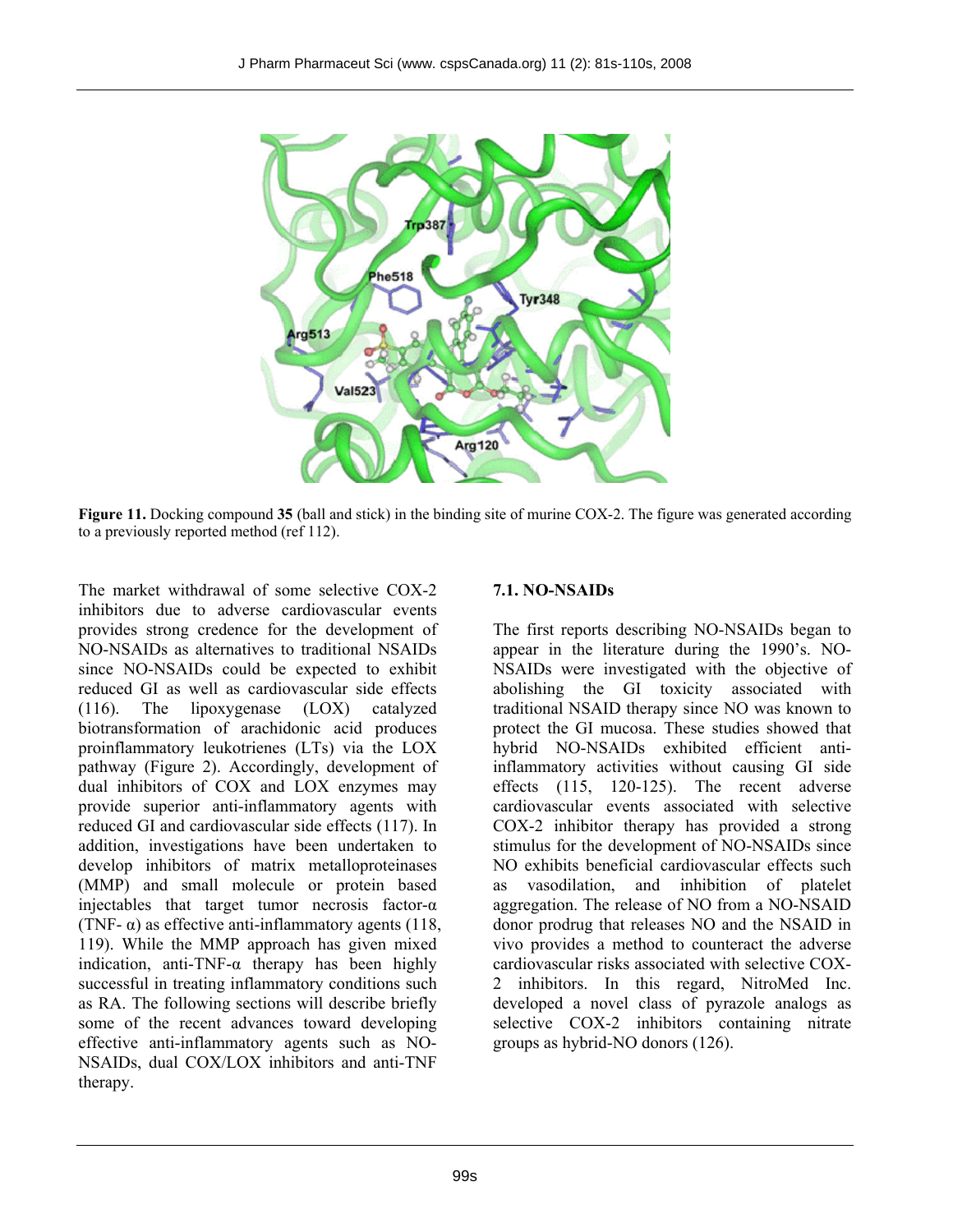**SO2Me**





**Figure 12.** Examples of hybrid NO-NSAIDs.

Compound **42** (see Figure 12) exhibited potent COX-2 inhibition and selectivity (10 and 100% inhibition of COX-1 and COX-2 isoforms respectively at a concentration of  $10 \mu M$ ) in conjunction with good GI tolerance (safety). Knaus and coworkers described an alternate approach approach wherein the central furanone ring system of rofecoxib was replaced by a furoxan ring. This concept was based on the observation that a furoxan ring system can act as a NO-donor (127). Therefore, 3,4-diphenylfuroxans were designed for evaluation as hybrid COX-inhibitor/NO donors. Within this class of compound, the furoxan **43** exhibited selective COX-2 inhibition (COX-2 IC<sub>50</sub> = 11.6  $\mu$ M, COX-1 IC<sub>50</sub> = 0.12  $\mu$ M; SI = 97) in conjunction with NO-donor properties.

NO-NSAIDs such as aspirin, naproxen, and diclofenac have been investigated the most. In the majority of these studies, organic nitrates or nitrosothiols have been employed as the NO-donor group (115, 123-125). However, long term treatment with organic nitrates can cause "nitrate tolerance" leading to lack of GI and cardiovascular benefits (128).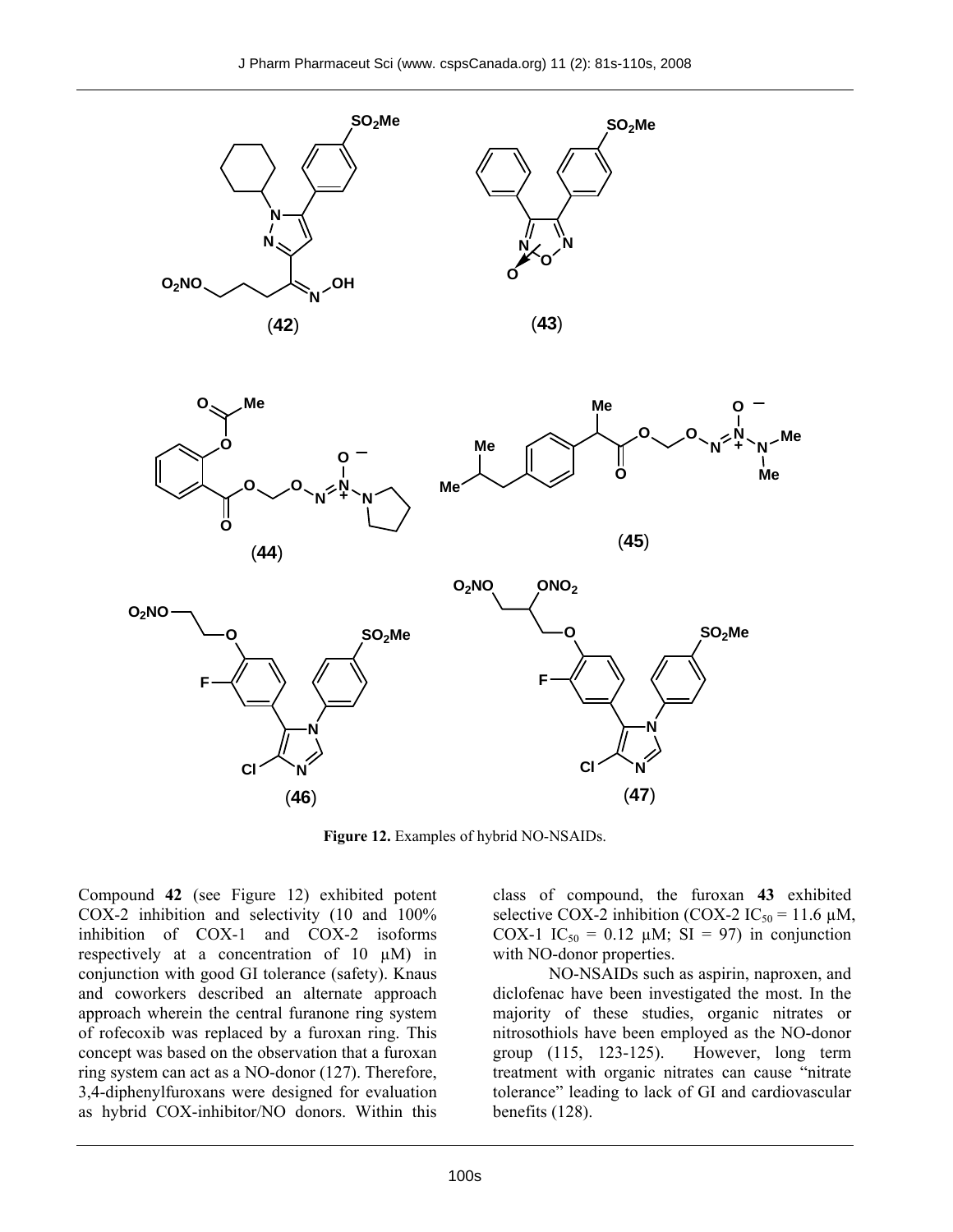

**Figure 13**. Examples of dual COX/LOX inhibitors.

To counter this problem Knaus and coworkers developed NO-NSAIDs containing novel diazonium-diolate groups that have the potential to theoretically release two molecules of NO with half-lives that correlate well with their pharmacological durations of action (129). The aspirin **44** and ibuprofen **45** hybrid NO-donors exhibited effective anti-inflammatory activity with reduced or no GI toxicities (Figure 12). Other aspirin analogs with NO-donor properties that exhibit platelet aggregation properties and no GI side effects have been disclosed (130).

Gasco and coworkers recently developed Cimicoxib® analogs containing organic nitrate NOdonor moieties as selective COX-2 inhibitors with vasodilator properties (Figure 12). Compounds **46** and **47** exhibited COX-2 selectivity as well as vasodilator properties (131).

#### **7.2. Dual COX and lipoxygenase (LOX) inhibitors**

It is well known that arachidonic acid (AA) primarily undergoes biotransformation to

proinflammatory and anti-inflammatory PGs via COX mediated isoform catalysis. Lipoxygenases (LOXs), which belong to a class of non-heme ironcontaining enzymes, catalyze dioxygen incorporation into AA, to form hydroperoxide products (Figure 2). For example, AA metabolism catalyzed by 5-LOX affords proinflammatory leukotrienes (LTs) that may play a role in cardiovascular diseases since they are potent vasoconstrictors (132). In addition, other LOX mediated metabolites such as cysteinyl-LTs are known to cause GI mucosal damage (133).

ML-3000 (licofelone, **48**) exhibits dual COX and 5-LOX inhibitory activities. Licofelone exhibited effective anti-inflammatory activities with reduced GI toxicities in animal models (134, 135). Preliminary data in humans have shown that licofelone could be an alternative to NSAIDs in treating OA (136, 137). In addition, hybrid NSAIDs that exhibit dual COX/5-LOX inhibition have been explored (117). In an elegant study Henichart and coworkers prepared hybrid dual COX/5-LOX inhibitors by combining COX-2 and 5-LOX pharmacophores (138). In this regard, compound **49**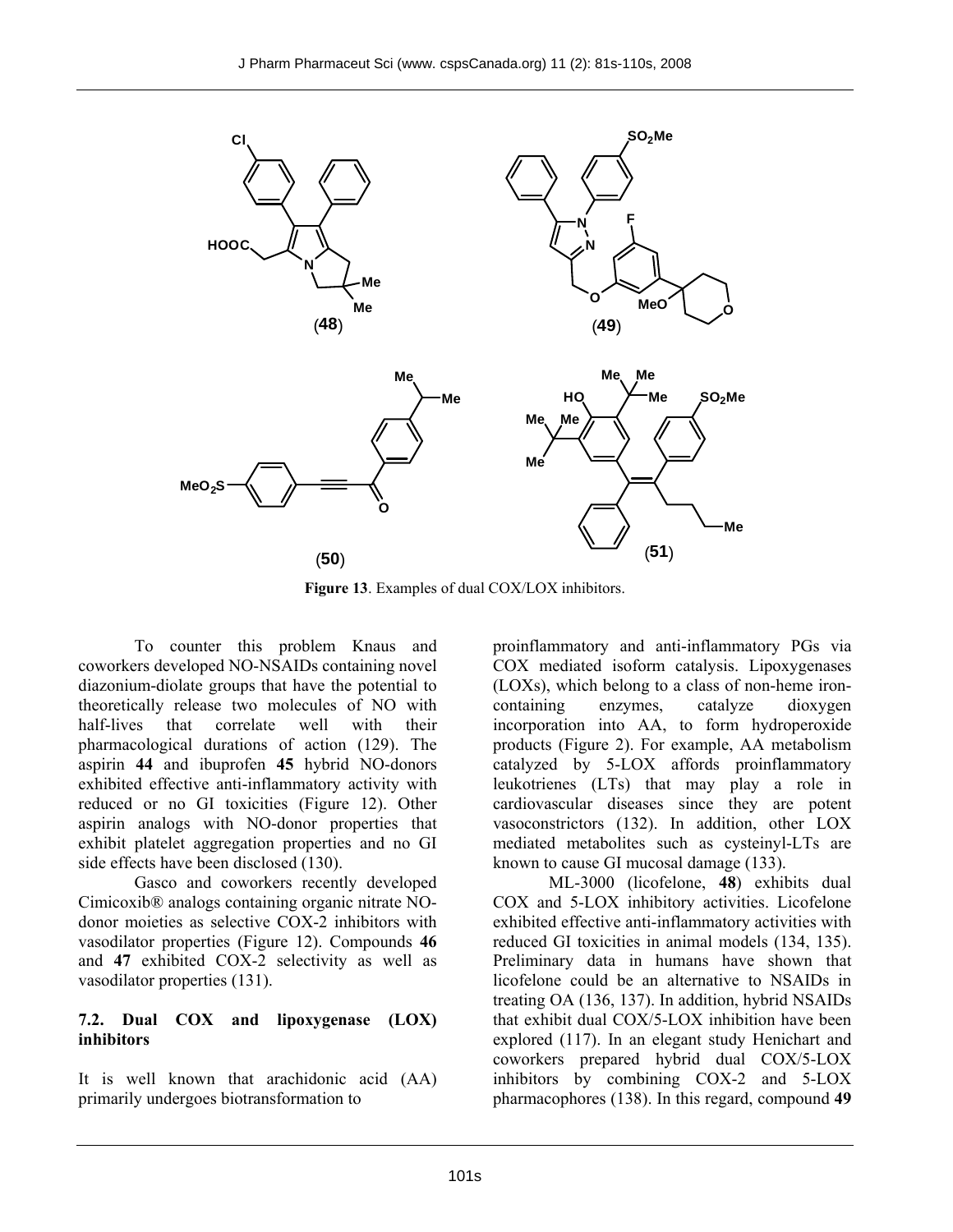possesses the pyrazole ring system present in the selective COX-2 inhibitor celecoxib in conjunction with the 5-LOX pharmacophore present in the marketed drug ZD-2138.

The dual inhibitor **49** exhibited excellent COX-2 inhibitory potency and selectivity (COX-2 IC<sub>50</sub> = 0.05 µM, COX-1 IC<sub>50</sub> > 10 µM; SI > 200) along with potent 5-LOX inhibition (5-LOX  $IC_{50}$  = 0.03 µM). Other LOX isoforms such as 12-LOX and 15-LOX are known to modify low and high density lipoproteins that are implicated in atherosclerosis (139). In a recent investigation Knaus and coworkers described a novel class of diarylpropynones that exhibit dual COX and 5/15- LOX inhibitory actions. Within this group of compounds, the propynone **50** exhibited selective COX-2 inhibition (COX-2  $IC_{50} = 0.32 \mu M$ , COX-1 IC<sub>50</sub> = 9.2  $\mu$ M; SI = 28) and 5/15-LOX (5-LOX IC<sub>50</sub> = 0.32 µM, LOX-15 IC<sub>50</sub> = 0.36 µM) inhibition along with in vivo anti-inflammatory activity in animal models. In another study, the Knaus group investigated hybrid molecules where a COX-2 pharmacophore (acyclic triaryl olefin) was coupled to a redox or anti-oxidant pharmacophore (3,5-di*tert*-butyl-4-hydroxyphenyl, DTBHP). Compound **51** evaluated in this study exhibited dual COX/LOX inhibition (COX-2 IC<sub>50</sub> = 0.36 µM, COX-1 IC<sub>50</sub> = 3.0  $\mu$ M; SI = 8.3 and 5/15-LOX (5-LOX IC<sub>50</sub> = 0.30 µM, LOX-15 IC<sub>50</sub> = 0.80 µM) inhibition (140, 141). Related studies targeted to the design of novel COX/LOX inhibitors as effective anti-inflammatory agents with reduced side effects have been reported  $(142-144)$ .

# **7.3. Anti-TNF-α therapy**

RA is a disorder of the immune system characterized by the presence of proinflammatory cytokines in the synovium and plasma. TNF- $\alpha$  is the primary proinflammatory cytokine present in patients with RA and is known to activate other proinflammatory cytokines such as interlukin-1 (IL-1) and chemokines. In the 1990's treatment of RA was revolutionized by the development of protein based therapeutics. The successful launch of protein based injectables such as etanercept (Enbrel®), infliximab (Remicade®) and adalimumab (Humira®) has added an additional dimension to anti-inflammatory therapy (119, 145). These anti-TNF monoclonal antibodies exert their beneficial effect by scavenging the proinflammatory cytokine

TNF-α. However, recent studies have indicated that anti-TNF therapy might have adverse side effects such as latent tuberculosis, cardiovascular side effects as well as increased risk of cancer (119). This is a concern for long term therapy. Other drawbacks with anti-TNF therapy include high cost and patient compliance. Accordingly, there is interest in the design of small molecule anti-TNF agents that are orally active and may provide cost effective therapy (119).

# **8. CONCLUSIONS**

NSAIDs represent an important class of compounds. The rapid discovery of selective COX-2 inhibitors can be attributed to the rational drug design approach. However, the cardiovascular side effects associated with selective COX-2 inhibitors highlights the pitfalls that may be encountered in the drug discovery paradigm. NO-NSAIDs, dual COX/LOX inhibitors and anti-TNF therapy represent novel approaches directed toward the development of effective anti-inflammatory therapy. In spite of the unprecedented advances in drug discovery, developing a safe, effective and economical therapy for treating inflammatory conditions still presents a major challenge.

#### **9. ACKNOWLEDGMENT**

We are grateful to the Canadian Institutes of Health Research (MOP-14712) for financial support of this research.

# **10. REFERENCES**

- [1]. J. R. Vane. The fight against rheumatism: from willow bark to COX-1 sparing drugs. J Physiol Pharmacol, 51:573-586, 2000 and reference cited therein.
- [2]. J. R. Vane. Inhibition of prostaglandin synthesis as a mechanism of action for aspirin-like drugs. Nat New Biol, 43:232-235, 1971.
- [3]. J. R. Vane. The mode of action of aspirin and similar compounds. J Allergy Clin Immunol, 58:691-712, 1976.
- [4]. S. Moncada, S. H. Ferreira and J. R. Vane. Prostaglandins, aspirin-like drugs and the oedema of inflammation. Nature, 246:217-219, 1973.
- [5]. R. Tamblyn, L. Berkson, W. D. Dauphinee, D. Gayton, R. Grad, A. Huang, L. Isaac, P. McLeod, and L. Snell**.** Unnecessary prescribing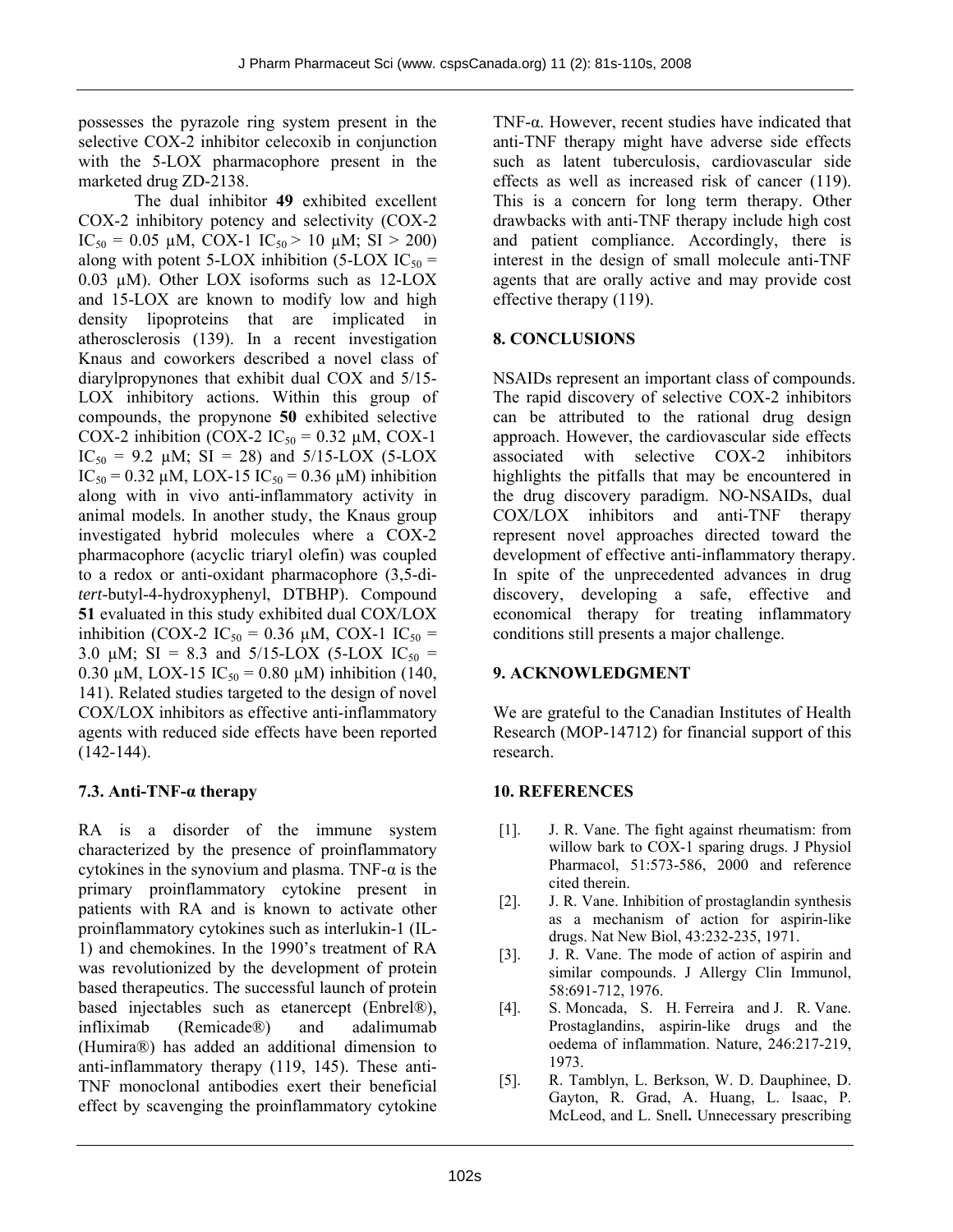of NSAIDs and the management of NSAIDrelated gastropathy in medical practice. Ann Intern Med, 127:429-438, (1997) and references cited therein.

- [6]. J. L. Masferrer, B. S. Zweifel, K. Seibert and P. Needleman. Selective regulation of cellular cyclooxygenase by dexamethasone and endotoxin in mice. J Clin Invest, 86:1375-1379, 1990.
- [7]. W. L. Xie, J. G. Chipman, D. L. Robertson, R. L. Erikson and D. L. Simmons. Expression of a mitogen-responsive gene encoding prostaglandin synthase is regulated by mRNA splicing. Proc Natl Acad Sci USA, 88:2692- 2696, 1991.
- [8]. D. A. Kujubu, and H. R. Herschman. Dexamethasone inhibits mitogen induction of the TIS10 prostaglandin synthase/cyclooxygenase gene. J Biol Chem, 267:7991-7994, 1992.
- [9]. E. A. Meade, W. L. Smith and D. L. DeWitt. Differential inhibition of prostaglandin endoperoxide synthase (cyclooxygenase) isozymes by aspirin and other non-steroidal anti-inflammatory drugs. J Biol Chem, 268:6610-6614, 1993.
- [10]. J. R. Vane, Y. S. Bakhle and R. M. Botting. Cyclooxygenases 1 and 2. Ann Rev Pharmacol Toxicol, 38:97-120, 1998 and references cited therein.
- [11]. G. A. Fitzgerald and C. Patrono. The coxibs, selective inhibitors of cyclooxygenase-2. N Eng J Med, 345:433-442, 2001.
- [12]. T. D. Penning, J. J. Talley, S. R. Bertenshaw, J. S. Carter, P. W. Collins, S. Docter, M. J. Graneto, L. F. Lee, J. W. Malecha, J. M. Miyashiro, R. S. Rogers, D. J. Rogier, S. S. Yu, G. D. Anderson, E. G. Burton, J. N. Cogburn, S. A. Gregory, C. M. Koboldt, W. E. Perkins, K. Seibert, A. W. Veenhuizen, Y. Y. Zhang and P. C. Isakson. Synthesis and biological evaluation of the 1,5-diarylpyrazole class of cyclooxygenase-2 inhibitors: identification of 4- [5-(4-methylphenyl)-3-(trifluoromethyl)-1*H*pyrazol-1-yl]benzenesulfonamide (SC-58635, celecoxib). J Med Chem, 40:1347-1365, 1997.
- [13]. P. Prasit, Z. Wang, C. Brideau, C. C. Chan, S. Charleson, W. Cromlish, D. Ethier, J. F. Evans, A. W. Ford-Hutchinson, J. Y. Gauthier, R. Gordon, J. Guay, M. Gresser, S. Kargman, B. Kennedy, Y. Leblanc, S. Leger, J. Mancini, G. P. O'Neill, M. Ouellet, M. D. Percival, H. Perrier, D. Riendeau, I. Rodger, R. Zamboni, S. Boyce, N. Rupniak, M. Forrest, D. Visco and D. Patrick. The discovery of rofecoxib, [MK 966, VIOXX, 4-(4'-methylsulfonylphenyl)-3-phenyl-2(5*H*)-

furanone], an orally active cyclooxygenase-2 inhibitor. Bioorg Med Chem Lett, 9:1773-1778, 1999.

- [14]. G. A. Fitzgerald. COX-2 and beyond: Approaches to prostaglandin inhibition in human disease. Nat Rev Drug Dis, 2:879-890, 2003.
- [15]. I. Melnikova. Future of COX-2 inhibitors. Nat Rev Drug Dis, 4:453-454, 2005.
- [16]. D. Mukherjee, S. E. Nissen and E. J. Topol. Risk of cardiovascular events associated with selective COX-2 inhibitors. JAMA, 286:954- 959, 2001 and references cited therein.
- [17]. D. H. Solomon, S. Schneeweiss, R. J. Glynn, Y. Kiyota, R. Levin, H. Mogun and J. Avorn. Relationship between selective cyclooxygenase-2 inhibitors and acute myocardial infarction in older adults. Circulation, 109:2068-2073, 2004.
- [18]. R. S. Bresalier, R. S. Sandler, H. Quan, J. A. Bolognese, B. Oxenius, K. Horgan, C. Lines, R. Riddell, D. Morton, A. Lanas, M. A. Konstam and J. A. Baron. Cardiovascular events associated with rofecoxib in a colorectal adenoma chemoprevention trial. N Engl J Med, 352:1092-1102, 2005.
- [19]. S. D. Solomon, J. J. McMurray, M. A. Pfeffer, J. Wittes, R. Fowler, P. Finn, W. F. Anderson, A. Zauber, E. Hawk and M. Bertagnolli. Cardiovascular risk associated with celecoxib in a clinical trial for colorectal adenoma prevention. N Engl J Med, 352:1071-1080, 2005.
- [20]. http://www.merck.com/newsroom/vioxx/
- [21]. J.-M. Dogné, C. T. Supuran and D. Pratico. Adverse cardiovascular effects of the coxibs. J Med Chem, 48:2251-2257, 2005.
- [22]. http://www.fda.gov/cder/drug/infopage/COX2/d efault.htm
- [23]. R. Watson. European medicines agency gives favorable ruling on NSAIDs. BMJ, 333:873, 2006.
- [24]. C. D. Furberg. Decision by regulatory agencies: are they evidence-based?. Trials, 8:13, 2007.
- [25]. E. M. Antman, J. S. Bennett, A. Daugherty, C. Furberg, H. Roberts and K. A. Taubert. Use of nonsteroidal antiinflammatory drugs: an update for clinicians: a scientific statement from the american heart association. Circulation, 115:1634-1642, 2007.
- [26]. Abramovitz, M., Metters, K.M. Prostanoid receptors. Ann. Rep. Med. Chem., 33:223-231, 1998.
- [27]. W. L. Smith, D. L. DeWitt and R. M. Garavito. Cyclooxygenases: structural, cellular, and molecular biology. Ann Rev Biochem, 69:145- 182, 2000.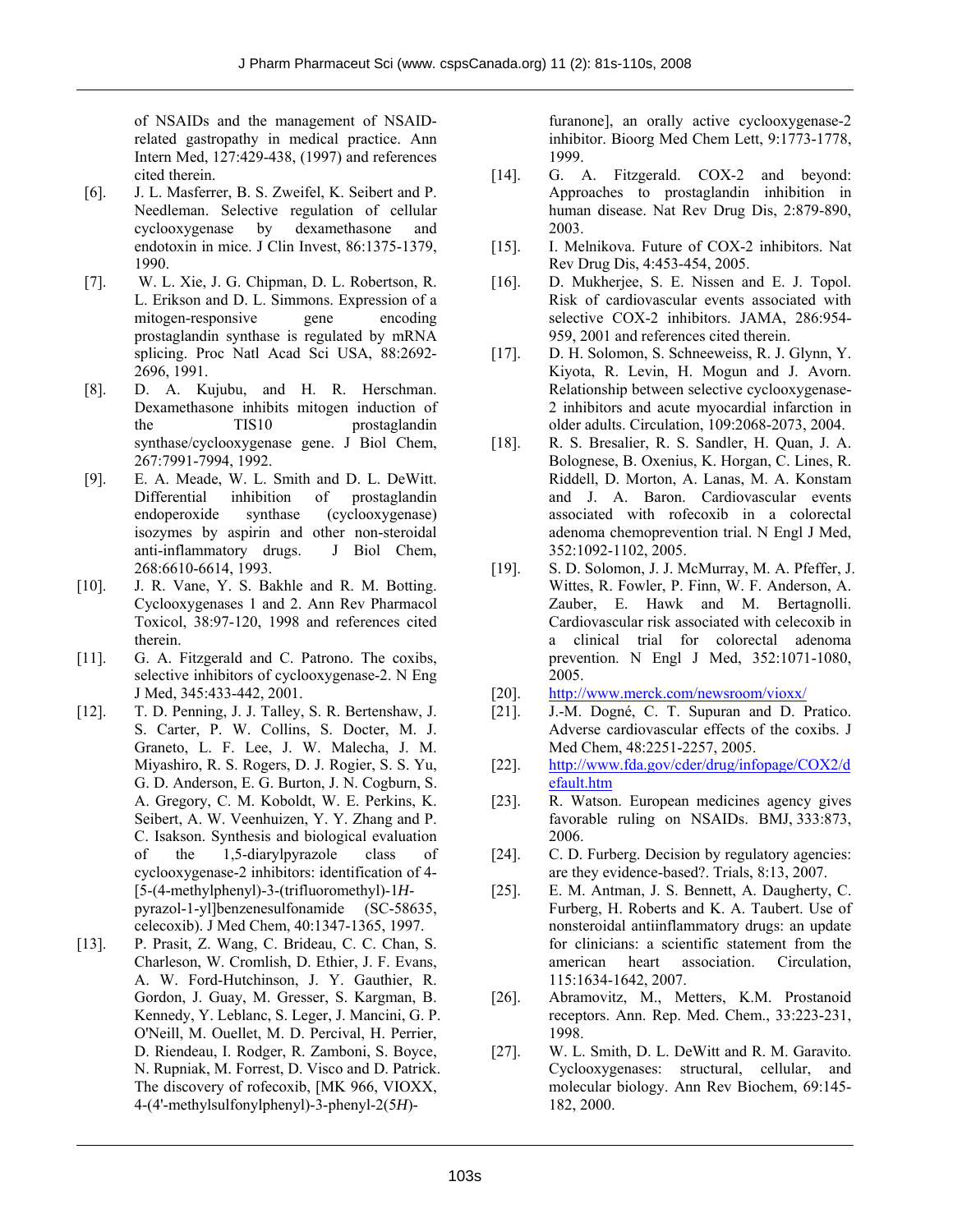- [28]. T. Miyamoto, M. Ogino, S. Yamamoto and O. Hayaishin. Purification of prostaglandin endoperoxide synthetase from bovine vesicular gland microsomes. J Biol Chem, 259:2629-2636, 1976.
- [29]. D. L. DeWitt and W. L. Smith. Primary structure of prostaglandin G/H synthase from sheep vesicular gland determined from the complementary DNA sequence. Proc Natl Acad Sci USA, 85:1412-1416, 1988.
- [30]. J. P. Merlie, D. Fagan, J. Mudd and P. Needleman. Isolation and characterization of the complementary DNA for sheep seminal vesicle prostaglandin endoperoxide synthase (cyclooxygenase). J Biol Chem, 263:3550-3553, 1988.
- [31]. C. Yokoyama, T. Takai and T. Tanabe. Primary structure of sheep prostaglandin endoperoxide synthase deduced from cDNA sequence. FEBS Lett, 231:347-351, 1988.
- [32]. D. Picot, P. J. Loll and R. M. Garavito. The xray crystal structure of the membrane protein prostaglandin H2 synthase-1. Nature, 367:243- 249, 1994.
- [33]. W. L. Smith and D. L. DeWitt. Prostaglandin endoperoxide H synthases-1 and -2. Adv Immunol, 62:167-215, (1996).
- [34]. H. Lim, B. C. Paria, S. K. Das, J. E. Dinchuk, R. Langenbach, J. M. Trzaskos and S. K. Dey. Multiple female reproductive failures in cyclooxygenase-2 deficient mice. Cell, 91:197- 208, 1997.
- [35]. H. F. Cheng, J. L. Wang, M. Z. Zhang, Y. Miyazaki, I. Ichikawa, J. A. McKanna and R. C. Harris. Angiotensin II attenuates renal cortical cyclooxygenase-2 expression. J Clin Invest, 103:953-961, 1999.
- [36]. C. D. Breder, D. L. DeWitt and R. P. Kraig. Characterization of inducible cyclooxygenase in rat brain. J Comp Neurol, 355:296-315, 1995.
- [37]. C. C. Pilbeam, P. M. Fall, C. B. Alander and L. G. Raisz. Differential effects of nonsteroidal antiinflammatory drugs on constitutive and inducible prostglandin G/H synthase in cultured bone cells. J Bone Miner Res, 12:1198-1203, 1997.
- [38]. M. C. Allison, A. G. Howatson, C. J. Torrance, F. D. Lee and R. L. Russel. Gastroinestinal damage associated with the use of nonsteroidal antiiflammatory drugs. N Engl J Med, 327, 749- 754, 1992.
- [39]. C. E. Eberhart and R. N. DuBois. Eicosanoids and gastrointestinal tract. Gastroenterology, 109:285-301, 1995.
- [40]. C. J. Smith, Y. Zhang, C. M. Koboldt, J. Muhammad, B. S. Zweifel, A. Shaffer, J. J.

Talley, J. L. Masferrer, K. Seibert and P. C. Isakson. Pharmacological analysis of cyclooxygenase-1 in inflammation. Proc Natl Acad Sci USA, 95:13313-13318, 1998.

- [41]. S. H. Lee, E. Soyoola, P. Chanmungam, S. Hart, W. Sun, H. Zhong, S. Liou, D. Simmons and D. Hwang. Selective expression of mitogeninducible cyclooxygenase in macrophages stimulated with lipopolysaccharide. J Biol Chem, 267:25943-25948, 1992.
- [42]. K. Seibert, Y. Hang, K. Leahy, S. Hauser, J. Masferrer, W. Perkins, L. Lee and P. Isakson. Pharmacological and biochemical demonstration of the role of cyclooxygenase-2 in inflammation and pain. Proc Natl Acad Sci USA, 91:12013-12017, 1994.
- [43]. P. Davies, P. J. Bailey, M. M. Goldenberg, A. W. Ford-Hutchinson. The role of arachidonic acid oxygenation products in pain and inflammation. Ann Rev Immunol, 2:335-357, 1984.
- [44]. S. Karman, S. Charleson, M. Cartwright, J. Frank, D. Riendeau, J. Mancini, J. Evans and G. O'Neill. Characterization of prostaglandin G/H synthase 1 and 2 in rat, dog, monkey and human gastrointestinal tracts. Gastroenterology, 111:445-454, 1996.
- [45]. K. C. Zimmermann, M. Sarbia, K. Schor and A. A. Weber. Constitutive cyclooxygenase-2 expression in healthy human and rabbit gastric mucosa. Mol Pharmacol, 54:536-540, 1998.
- [46]. H. Mizuno, C. Sakamoto, K. Matsuda, K. Wada, T. Uchida, H. Noguchi, T. Akamatsu and M. Kasuga. Induction of cyclooxygenase-2 in gastric mucosal lesions and its inhibition by specific antagonist delays healing in mice. Gastroenterology, 112:387-397, 1997.
- [47]. C. Bombardier, L. Laine, A. Reicin, D. Shapiro, R. Burgos-Vargas, B. Davis, R. Day, M. B. Ferraz, C. J. Hawkey, M. C. Hochberg, T. K. Kvien and T. J. Schnitzer. VIGOR Study Group. Comparison of upper gastrointestinal toxicity of rofecoxib and naproxen in patients with rheumatoid arthritis. N Engl J Med, 343:1520- 1528, 2000.
- [48]. F. E. Silverstein, G. Faich, J. L. Goldstein, L. S. Simon, T. Pincus, A. Whelton, R/ Makuch, G. Eisen, N. M. Agrawal, W. F. Stenson, A. M. Burr, W. W. Zhao, J. D. Kent, J. B. Lefkowith, K. M. Verburg and G. S. Geis. Gastrointestinal toxicity with celecoxib vs nonsteroidal antiinflammatory drugs for osteoarthritis and rheumatoid arthritis: the CLASS study: A randomized controlled trial. JAMA, 284:1247- 1255, 2000.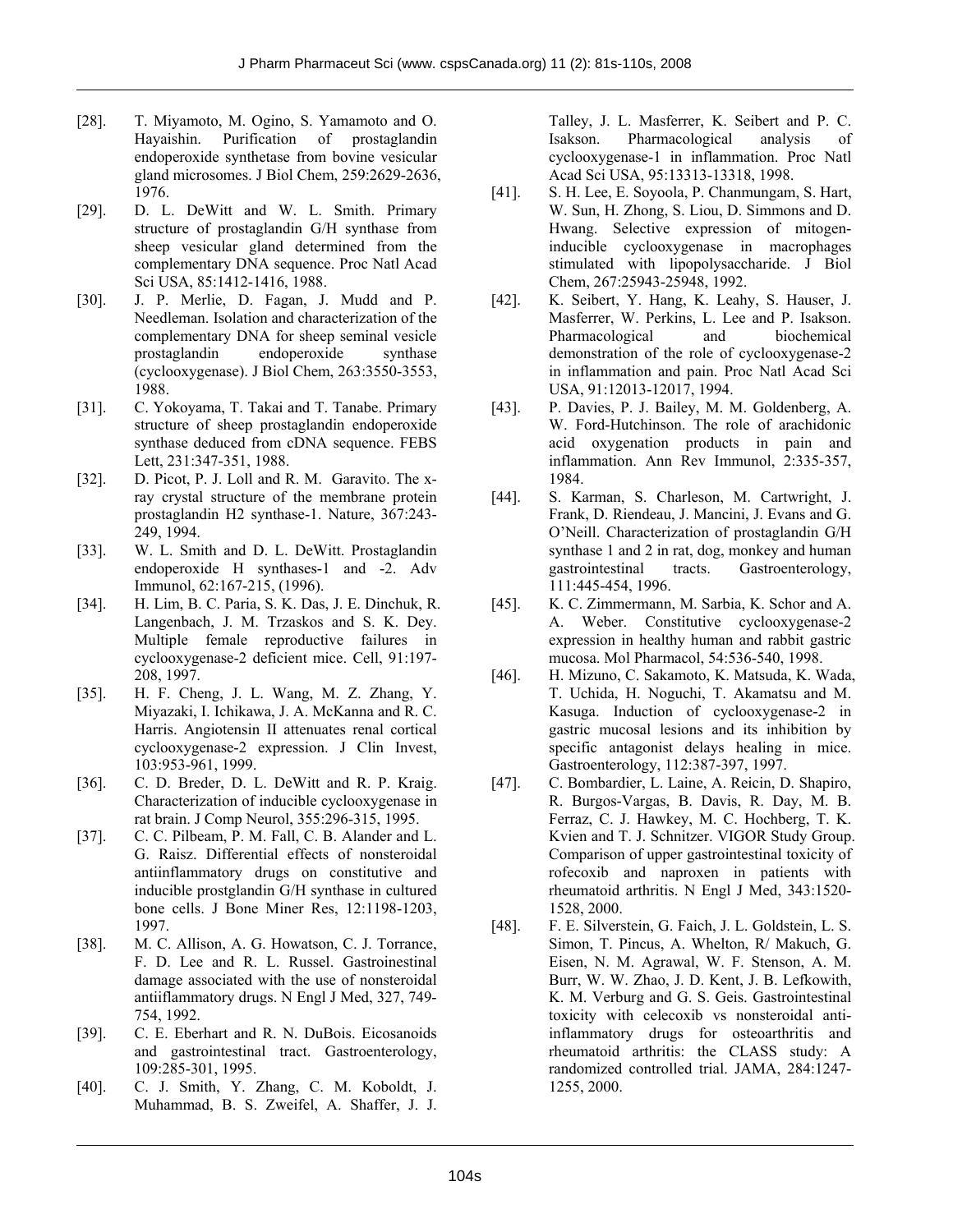- [49]. T. J. Schnitzer, G. R. Burmester, E. Mysler, M. C. Hochberg, M. Doherty, E. Ehrsam, X. Gitton, G. Krammer, B. Mellein, P. Matchaba, A. Gimona, and C. J. Hawkey. TARGET Study Group. Comparison of lumiracoxib with naproxen and ibuprofen in the therapeutic arthritis research and gastrointestinal event trial (TARGET), reduction in ulcer complications: randomised controlled trial. Lancet, 364:665- 674, 2004.
- [50]. M. Katori and M. Majima. Cyclooxygenase-2: its rich diversity roles and possible application of its selective inhibitors. Inflamm Res 49:367- 392, 2000.
- [51]. J. E. Dinchuk, B. D. Car, R. J. Focht, J. J. Johnston, B. D. Jaffee, M. B. Covington, N. Contel, V. M. Eng, R. J. Collins, P. M. Czerniak, S. A. Gorry and J. M. Trzaskos. Renal abnormality and an altered inflammatory response in mice lacking cyclooxygenase-II. Nature, 378:406-409, 1995.
- [52]. S. G. Morham, R. Lagenbach, C. D. Loftin, H. F. Tiano and N. O. Vouloumanos. Prostaglandin synthase 2 gene disruption causes severe renal pathology in mouse. Cell, 83:473-482, 1995.
- [53]. W. Ye, H. Zhang, E. Hillas, D. E. Kohan, R. L. Miller, R. D. Nelson, M. Honeggar and T. Yang. Expression and function of COX isoforms in renal medulla: evidence for regulation of salt sensitivity and blood pressure. Am J Renal Physiol, 290:F542-F549, 2006.
- [54]. J. Zhang, E. L. Ding and Y. Song. Adverse effects of cyclooxygenase 2 inhibitors on renal and arrhythmia events: meta-analysis of randomized trials. JAMA, 296:1619-1632, 2006.
- [55]. R. C. Harris and M. D. Breyer. Update on cyclooxygenase-2 inhibitors. Clin J Am Soc Nephrol,1:236-245, 2006.
- [56]. B. F. McAdam, F. Catella-Lawson, I. A. Mardini, S. Kapoor, J. A. Lawson and G. A. FitzGerald. Systemic biosynthesis of prostacyclin by cyclooxygenase (COX)-2: the human pharmacology of a selective inhibitor of COX-2. Proc Natl Acad Sci USA, 96:272-277, 1999.
- [57]. C. D. Loftin, D. B. Trivedi, H. F. Tiano, J. A. Clark, S. G. Morham, M. D. Breyer, M. Nguyen, B. M. Hawkins, J. L. Golet, O. Smithies, B. H. Koller and R. Lagenbach. Failure of ductus arteiosus closure and remodeling in neonatal mice deficient in cyclooxygenase-1 and cycloxygenase-2. Proc Natl Acad Sci USA, 98:1059-1064, 2001.
- [58]. S. R. Adderley and D. J. FitzGerald. Oxidative damage of cardiomyocytes is limited by extracellular regulated kinases 1/2 mediated

induction of cyclooxygenanse-2. J Biol Chem, 274:5038-5046, 1999.

- [59]. J. A. Mitchell and T. D. Warner. COX isoforms in the cardiovascular system: understanding the activities of nonsteroidal anti-inflammatory drugs. Nat Rev Drug Dis, 5:75-86, 2006.
- [60]. Y. Cheng, M. Wang, Y. Yu, J. Lawson, C. D. Funk and G. A. Fitzgerald. Cyclooxygenases, microsomal prostaglandin E synthase-1, and cardiovascular function. J Clin Invest, 116:1391-1399, 2006.
- [61]. W. R. Waddell and R. W. Loughry. Sulindac for polyposis of the colon. J Surg Oncol, 24: 83-87, 1983.
- [62]. S. Kanaoka, T. Takai and K. Yoshida. Cyclooxygenase-2 and tumor biology. Adv Clin Chem, 43:59-78, 2007.
- [63]. J. X. Zhu, X. Q. Song, H. P. Lin, D. C. Young, S. Q. Yan, V. E. Marquez and C. S. Chen. Using cyclooxygenase-2 inhibitors as molecular platforms to develop a new class of apoptosisinducing agents. J Natl Cancer Inst, 95:1745- 1757, 2002.
- [64]. S. Grösch, T. J. Maier, S. Schiffmann and G. Geisslinger. Cyclooxygenase-2 (COX-2) independent anticarcinogenic effects of selective COX-2 inhibitors. J Natl Cancer Inst, 98:736-747, 2006.
- [65]. A. L. Hsu, T. T. Ching, D. S. Wang, X. Song, V. M. Rangnekar and C. S. Chen. The cyclooxygenase-2 inhibitor celecoxib induces apoptosis by blocking akt activation in human prostate cancer cells independently of bcl-2. J Biol Chem, 275:1397-1403, 2000.
- [66]. Z. Liao, K. A. Mason and L. Milas. Cyclooxygenase-2 and its inhibition in cancer: is there a role?. Drugs, 67:821-845, 2007.
- [67]. R. S. Bresalier, R. S. Sandler, H. Quan, J. A. Bolognese, B. Oxenius, K. Horgan, C. Lines, R. Riddell, D. Morton and A. Lanas. Cardiovascular events associated with rofecoxib in a colorectal adenoma chemoprevention trial. N Engl J Med, 352:1092-1102, 2005.
- [68]. J. C. Breitner, K. A. Welsh, M. J. Helms, P. C. Gaskell, B. A. Gau, A. D. Roses, M. A. Pericak-Vance and A. M. Saunder. Delayed onset of Alzheimer's disease with nonsteroidal antiinflammatory and histamine  $H<sub>2</sub>$  blocking drugs. Neurobiol Aging, 16:523-530, 1995.
- [69]. T. A. Sandson and O. Felician. The potential application of cyclo-oxygenase type 2 inhibitors to Alzheimer's disease. Expert Opin Investig Drugs, 7:519-26, 1998.
- [70]. P. S. Aisen, K. A. Schafer, M. Grundman, E. Pfeiffer, M. Sano, K. L. Davis, M. R. Farlow, S. Jin, R. G. Thomas and L. J. Thal. Effects of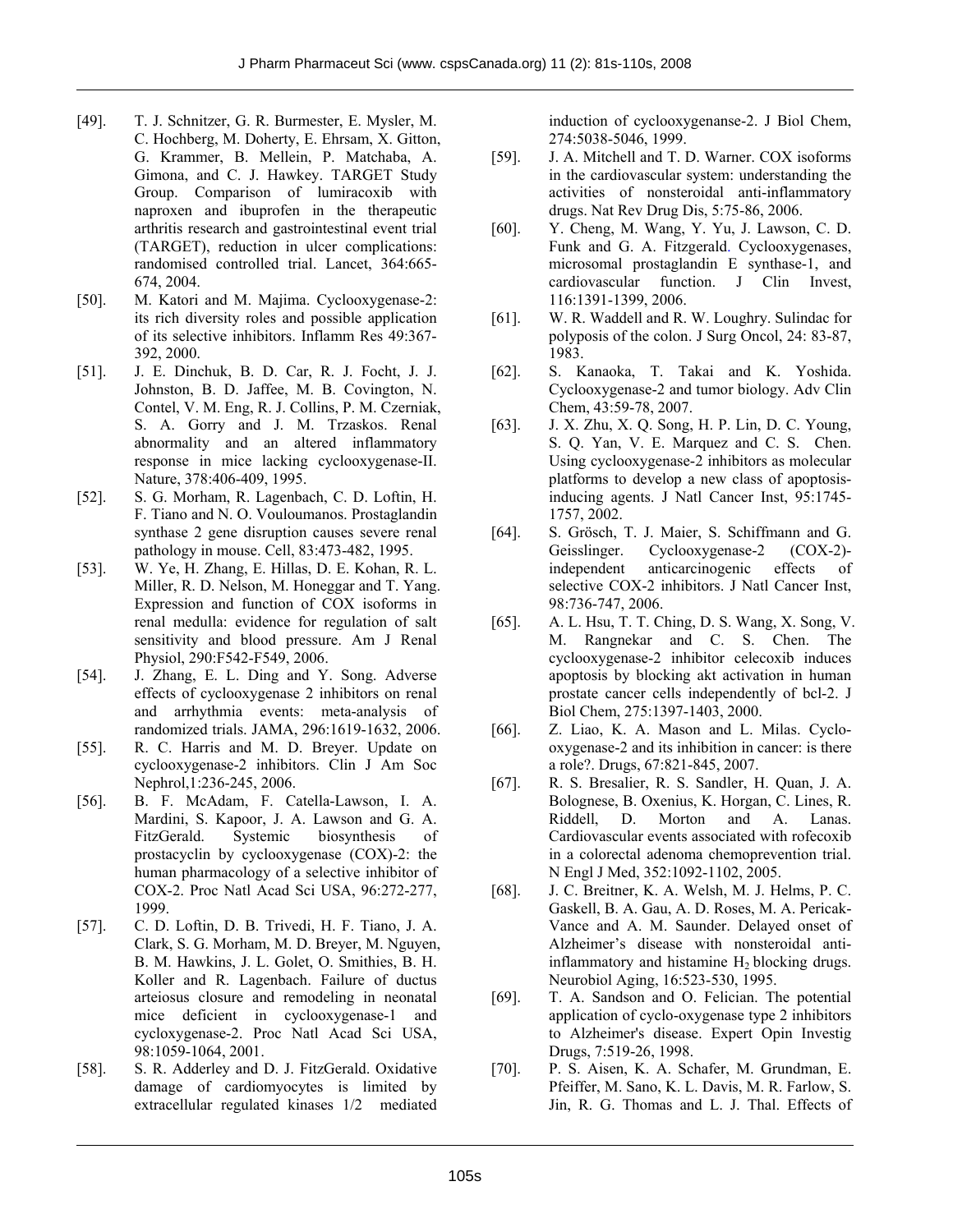rofecoxib or naproxen vs placebo on Alzheimer's disease progression: a randomized controlled trial. JAMA, 289:2819-2826, 2003.

- [71]. L. A. Kotilinek, M. A. Westerman, Q. Wang, K. Panizzon, G. P. Lim, A. Simonyi, S. Lesne, A. Falinska, L. H. Younkin, S. G. Younkin, M. Rowan, J. Cleary, R. A. Wallis, G. Y. Sun, G. Cole, S. Frautschy, R. Anwyl and K. H. Ashe. Cyclooxygenase-2 inhibition improves amyloid- {beta}-mediated suppression of memory and synaptic plasticity. Brain, 131:651-664, 2008.
- [72]. L. Ho, W. Qin, B. S. Stetka and G. M. Pasinetti. Is there a future for cyclo-oxygenase inhibitors in Alzheimer's disease? CNS Drugs, 20:85-98, 2006.
- [73]. Z. H. Feng, T. G. Wang, D. D. Li, P. Fung, B. C. Wilson, B. Liu, S. F. Ali, R. Lagenbach and J. S. Hong. Cyclooxygenase-2 deficient mice are resistant to 1-methyl-4-phenyl-1,2,3,6 tetrahydropyridine-induced damage of dopaminergic neurons in the substantia nigra. Neurosci Lett, 329:354-358 2002.
- [74]. P. Teismann, K. Tieu, D. K. Choi, D. C. Wu, A/ Naini, S. Hunot, M. Vila, V. Jackson-Lewis and S. Przedborski. Cyclooxygenase-2 is instrumental in Parkinson's disease neurodegeneration. Proc Natl Acad Sci USA, 100:5473-5478, 2003.
- [75]. A. B. Reksidler, M. M. Lima, S. M. Zanata, H. B. Machado, C. da Cunha, R. Andreatini, S. Tufik and M. A. Vital. The COX-2 inhibitor parecoxib produces neuroprotective effects in MPTP-lesioned rats. Eur J Pharmacol, 560:163- 175, 2007.
- [76]. N. V. Chandrasekharan, H. Dai, K. L. Roos, N. K. Evanson, J. Tomsik, T. S. Elton and D. L. Simmons. COX-3, a cyclooxygenase-1 variant inhibited by acetaminophen and other analgesic/antipyretic drugs: cloning, structure and expression. Proc Natl Acad Sci USA, 99:13926-13931, 2002.
- [77]. R. M. Botting. Mechanism of action of acetaminophen: is there a cyclooxygenase 3? Clin Infect Dis, 31:S202–S210, 2000.
- [78]. B. Kis, J. A. Snipes and D. W. Busija. Acetaminophen and the cyclooxygenase-3 puzzle: sorting out facts, fictions, and uncertainties. J Pharmacol Exp Ther, 315:1-7, 2005.
- [79]. B. Hinz, O. Cheremina and K. Brune. Acetaminophen (paracetamol) is a selective cyclooxygenase-2 inhibitor in man. FASEB J, 22:383-390, 2008.
- [80]. C. Luong, A. Miller, J. Barnett, J. Chow, C. Ramesha and M. F. Browner. Flexibility of the NSAID binding site in the structure of human

cyclooxygenase-2. Nat Struct Biol, 3:927-933, 1996.

- [81]. R. Kurumbail, A. Stevens, J. Gierse, J. McDonald, R. A. Stegeman, J. Y. Pak, D. Gildehaus, J. M. Miyashiro, T. D. Penning, K. Seibert, P. C. Isakson and W. C. Stallings. Structural basis for selective inhibition of cyclooxygenase-2 by anti-inflammatory agents. Nature, 384:644-648, 1996.
- [82]. D. K. Bhattacharya, M. Lecomte, C. J. Rieke, R. M. Garavito and W. L. Smith. Involvement of arginine 120, glutamate 524 and tyrosine 355 in the binding of arachidonate and 2 phenylpropionic acid inhibitors to the cyclooxygenase active site of ovine prostglandin endoperoxide H synthase-1. J Biol Chem, 271, 2179-2184, 1996.
- [83]. J. A. Mancini, D. Riendeau, J. P. Falgueyret, P. J. Vickers and G. P. O'Neill. Arginine 120 of prostaglandin G/H synthase-1 is required for the inhibition by nonsteroidal anti-inflammatory drugs containing a carboxylic acid moiety. J Biol Chem, 270, 29372-29377, 1995.
- [84]. M. Pairet and J. van Ryn. Experimental models used to investigate the differential inhibition of cyclooxygenase-1 and cyclooxygenase-2 by non-steroidal-anti-inflammatory drugs. Inflamm Res, S-93-S101, 1998.
- [85]. D. Riendeau, S. Charleson, W. Cromlish, J. A. Mancini, E. Wong and J. Guay. Comparison of the cyclooxygenase-1 inhibitory properties of nonsteroidal anti-inflammatory drugs (NSAIDs) and selective COX-2 inhibitors, using sensitive microsomal and platelet assays. Can J Phys Pharmacol, 75:1088-1095, 1997.
- [86]. T. D. Warner, F. Giuliano, I. Vojnovic, A. Bukasa, J. A. Mitchell and J. R. Vane. Nonsteroid drug selectivities for cyclooxygenase-1 rather than cyclo-oxygenase-2 are associated with human gastrointestinal toxicity: a full in vitro analysis. Proc Natl Acad Sci USA, 96:7563-7568, 1999.
- [87]. R. W. Friesen, C. Brideau, C. C. Chan, S. Charleson, D. Deschenes, D. Dube, D. Ethier, R. Fortin, J. Y. Gauthier, Y. Girard, R. Gordon, G. M. Greig, D. Riendeau, C. Savoie, Z. Wang, E. Wong, D. Visco, L. J. Xu and R. N. Young. 2- Pyridinyl-3-(4-methylsulfonyl)phenylpyridines: selective and orally active cyclooxygenase-2 inhibitors. Bioorg Med Chem Lett, 8:2777-2782, 1998.
- [88]. R. Esser, C. Berry, Z. Du, J. Dawson, A. Fox, R. A. Fujimoto, W. Haston, E. F. Kimble, J. Koehler, J. Peppard, E. Quadros, J. Quintavalla, K. Toscano, L. Urban, J. van Duzer, X. Zhang, S. Zhou and P. J. Marshall. Preclinical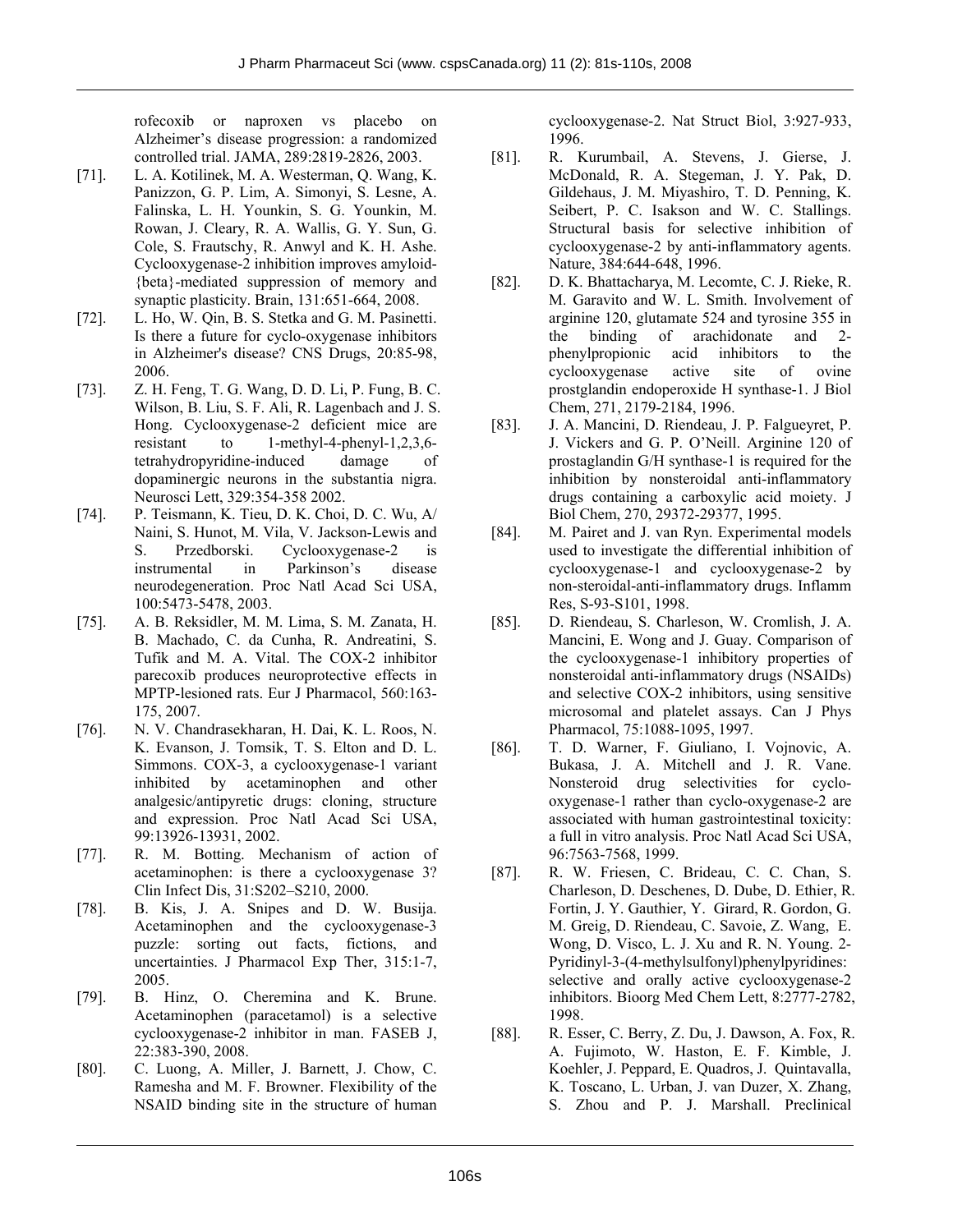pharmacology of lumiracoxib: a novel selective inhibitor of cyclooxygenase-2. Br J Pharmacol, 44:538-550, 2005.

- [89]. J. J. Talley. Selective inhibitors of cyclooxygenase-2 (COX-2). Prog Med Chem Res, 36: 201-234, 1999.
- [90]. R. Huff, P. Collins, S. Kramer, K. Seibert, C. Koboldt, S. Gregory and P. A. Isakson. Structural feature of N-[2-(cyclohexyloxy)-4 nitrophenyl] methanesulfonamide (NS-398) that governs its selectivity and affinity for cyclooxygenase 2 (COX-2). Inflamm Res, 44: S145-S146, 1995.
- [91]. D. J. P. Pinto, R. A. Copeland, M. B. Covington, W. J. Pitts, D. G. Batt, M. J. Orwat, G. Lam, A. Joshi, Y. C. Chan, S. Wang, J. M. Trzaskos, R. L. Magolda and D. M. Kornhauser. Chemistry and pharmacokinetics of diarylthiophenes and terphenyls as selective COX-2 inhibitors. Bioorg Med Chem Lett, 6:2907-2912, 1996.
- [92]. Y. Leblanc, J. Y. Gauthier, D. Ethier, J. Guay, J. Mancini, D. Riendeau, P. Tagari, P. Vickers, E. Wong and P. Prasit. Synthesis and biological evaluation of 2,3-diarylthiophenes as selective COX-2 and COX-1 inhibitors. Bioorg Med Chem Lett, 5:2123-2128, 1995.
- [93]. S. R. Bertenshaw, J. J. Talley, D. J. Rogier, M. J. Graneto, R. S. Rogers, S. W. Kramer, T. D. Penning, C. M. Koboldt, A. W. Veenhuizen, Y. Zhang and W. E. Perkins. 3,4-Diarylthiophenes are selective COX-2 inhibitors. Bioorg Med Chem Lett, 5:2919–2122, 1995.
- [94]. Li, J. J.; Anderson, G. D.; Gregory, S. A.; Huang, H. C.; Isakson, P. C.; Koboldt, C. M.; Logusch, E. W.; Norton, M. B.; Perkins, W. E.; Reinhard, E. J.; Seibert, K.; Veenhuizen, A. W. 1,2-Diarylcyclopentenes as selective cyclooxygenase-2 inhibitors and orally active antiinflammatory agents. J Med Chem, 38:4570-4578, (1998).
- [95]. A. G. Habeeb, P. N. P. Rao and E. E. Knaus. Design and synthesis of celecoxib and rofecoxib analogues as selective cyclooxygenase-2 (COX-2) inhibitors: replacement of sulfonamide and methylsulfonyl pharmacophores by an azido bioisostere. J Med Chem, 44:3039-3042, 2001.
- [96]. J. M. Uddin, P. N. P. Rao and E. E. Knaus. Design and synthesis of novel celecoxib analogs as selective cyclooxygenase-2 (COX-2) inhibitors: replacement of the sulfonamide pharmacophore by a sulfonylazide bioisostere. Bioorg Med Chem, 11:5273-5280, 2003.
- [97]. O. Llorens, J. L. Perez, A. Palomer and D. Mauleon. Structural basis for dynamic mechanism of ligand binding to COX. Bioorg Med Chem Lett, 9:2779-2784, 1999.
- [98]. M. Pal, M. Madan, S. Padakanti, V. R. Pattabiraman, S. Kalleda, A. Vanguri, R. Mullangi, N. V. Mamidi, S. R. Casturi, A. Malde, B. Gopalakrishnan and K. R. Yeleswarapu. Synthesis and cyclooxygenase-2 inhibiting property of 1,5-diarylpyrazoles with substituted benzenesulfonamide moiety as pharmacophore: preparation of sodium salt for injectable formulation. J Med Chem, 46:3975- 3984, 2003.
- [99]. S. K. Singh, S. Vobbalareddy, S. R. Kalleda, S. R. Casturi, S. R. Datla, R. N. Mamidi, R. Mullangi, R. Ramanujam, K. R. Yeleswarapu and J. Iqbal. Identification of 2-hydroxymethyl-4-[5-(4-methoxyphenyl)-3-trifluoromethylpyrazol-1-yl]-N-propionylbenzenesulfonamide sodium as a potential COX-2 inhibitor for oral and parenteral administration. Bioorg Med Chem, 14:8626-8634, 2006.
- [100]. J. J. Talley, D. L. Brown, J. S. Carter, M. J. Graneto, C. M. Koboldt, J. L. Masferrer, W. E. Perkins, R. S. Rogers, A. F. Shaffer, Y. Y. Zhang, B. S. Zweifel and K. Seibert. 4-[5- Methyl-3-phenylisoxazol-4-yl] benzenesulfonamide, valdecoxib: a potent and selective inhibitor of COX-2. J Med Chem, 43:775-777, 2000.
- [101]. M. L. Chavez and C. J. DeKorte. Valdecoxib: a review. Clin Ther, 25:817-851, 2003.
- [102]. C. B. Joubert, E. Lorthiois and F. Moreau. To market, to market. Ann Rep Med Chem, 38:347-374, 2003.
- [103]. A. G . Habeeb, P. N. P. Rao and E. E. Knaus. Design and syntheses of diarylisoxazoles: novel inhibitors of cyclooxygenase-2 (COX-2) with analgesic-antiinflammatory activities. Drug Dev Res, 51:273–286, 2001.
- [104]. C. C. Chan, S. Boyce, C. Brideau, S. Charleson, W. Cromlish, D. Ethier, J. Evans, A. W. Ford-Hutchinson, M. J. Forrest, J. Y. Gauthier, R. Gordon, M. Gresser, J. Guay, S. Kargman, B. Kennedy, Y. Leblanc, S. Leger, J. Mancini, G. P. O'Neill, M. Ouellet, D. Patrick, M. D. Percival, H. Perrier, P. Prasit, I. Rodger, P. Tagari, M. Therien, P. Vickers, D. Visco, Z. Wang, J. Webb, E. Wong, L. J. Xu, R. N. Young, R. Zamboni and D. Riendeau**.** Rofecoxib [Vioxx, MK-0966; 4-(4'-methylsulfonylphenyl)-3 phenyl-2-(5H)-furanone]: a potent and orally active cyclooxygenase-2 inhibitor. Pharmacological and biochemical profiles. J Pharmacol Exp Ther, 290:551-560, 1999.
- [105]. Y. Leblanc, P. Roy, Z. Wang, C. S. Li, N. Chauret, D. A. Nicoll-Griffith, J. M. Silva, Y. Aubin, J. A. Yergey, C. C. Chan, D. Riendeau, C. Brideau, R. Gordon, L. Xu, J. Webb, D. M.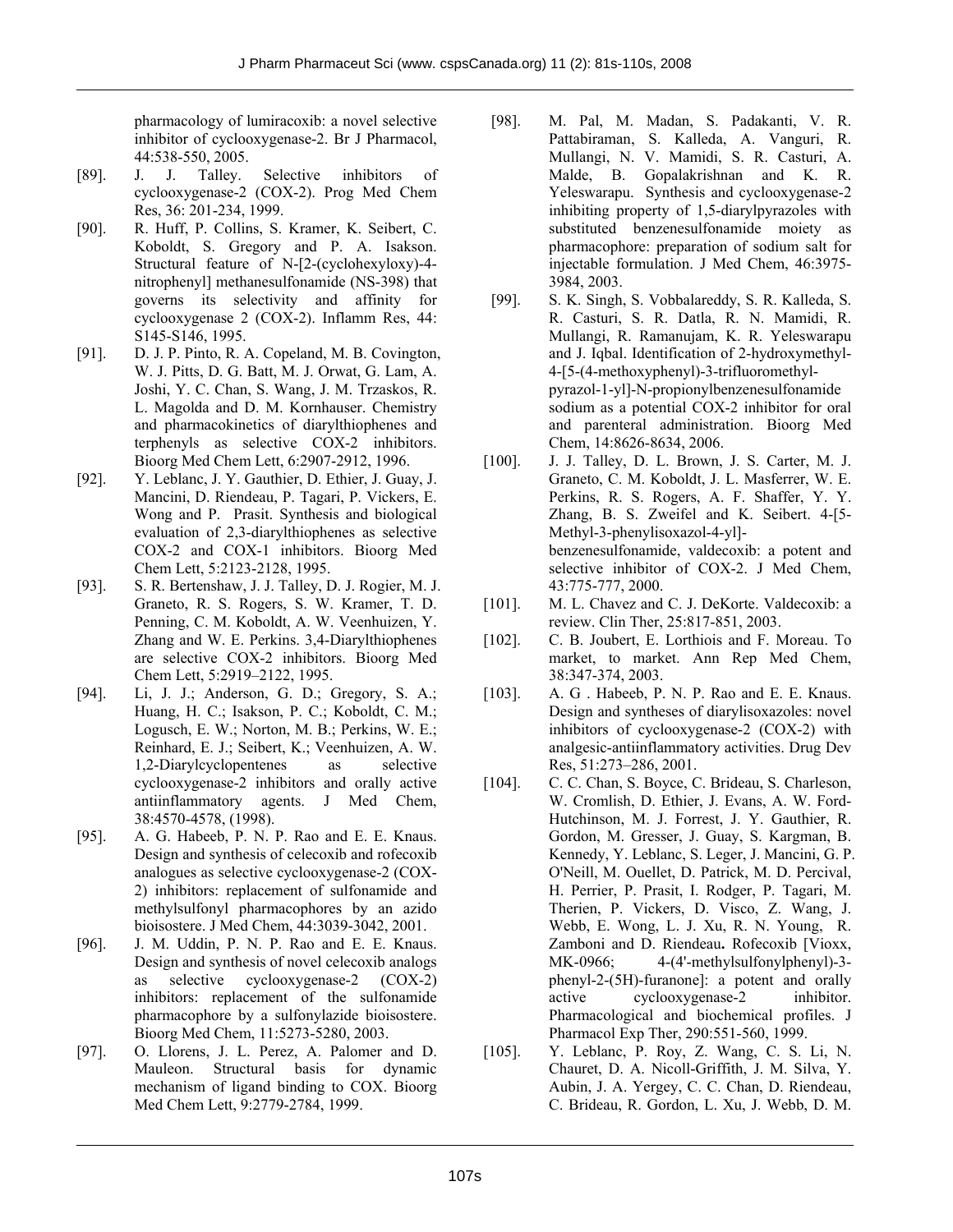Visco and P. Prasit. Discovery of a potent and selective COX-2 inhibitor in the alkoxy lactone series with optimized metabolic profile. Bioorg Med Chem Lett, 12:3317-3320, 2002.

- [106]. W. C. Black, C. Brideau, C. C. Chan, S. Charleson, W. Cromlish, R. Gordon, E. L. Grimm, G. Hughes, S. Leger, C. S. Li, D. Riendeau, M. Therien, Z. Wang, L. J. Xu and P. Prasit. 3,4-Diaryl-5-hydroxyfuranones: highly selective inhibitors of cyclooxygenase-2 with aqueous solubility. Bioorg Med Chem Lett, 13:1195-1198, 2003.
- [107]. M. A. Rahim, P. N. P. Rao and E. E. Knaus. Isomeric acetoxy analogues of rofecoxib: a novel class of highly potent and selective cyclooxygenase-2 inhibitors. Bioorg Med Chem Lett, 12:2753-2756, 2002.
- [108]. N. Chauret, J. A. Yergey, C. Brideau, R. W. Friesen, J. Mancini, D. Riendeau, J. Silva, A. Styhler, L. A. Trimble and D. A. Nicoll-Griffith. In vitro metabolism considerations, including activity testing of metabolites, in the discovery and selection of the COX-2 inhibitor etoricoxib (MK-0663). Bioorg Med Chem Lett, 11:1059- 1062, 2001.
- [109]. C. P. Cannon, S. P. Curtis, G. A. FitzGerald, H. Krum, A. Kaur, J. A. Bolognese, A. S. Reicin, C. Bombardier, M. E. Weinblatt, D. van der Heijde, E. Erdmann and L. Laine. Cardiovascular outcomes with etoricoxib and diclofenac in patients with osteoarthritis and rheumatoid arthritis in the multinational etoricoxib and diclofenac arthritis long-term (MEDAL) programme: a randomised comparison. Lancet, 368:1771-81, 2006.
- [110]. C. S. Li, C. Brideau, C. C. Chan, C. Savoie, D. Claveau, S. Charleson, R. Gordon, G. Greig, J. Y. Gauthier, C. K. Lau, D. Riendeau, M. Therien, E. Wong and P. Prasit. Pyridazinones as selective cyclooxygenase-2 inhibitors. Bioorg Med Chem Lett, 13:597-600, 2003.
- [111]. P. N. P. Rao, A. Amini, H. Li, A. G. Habeeb and E. E. Knaus. Design, synthesis and biological evaluation of 6-substituted-3-(4 methanesulfonylphenyl)-4-phenylpyran-2-ones: a novel class of diarylheterocyclic selective cyclooxygenase-2 inhibitors J Med Chem, 46:4872-4882, 2003.
- [112]. P. N. P. Rao, M. J. Uddin and E. E. Knaus. Design, synthesis, and structure-activity relationship studies of 3,4,6-triphenylpyran-2 ones as selective cyclooxygenase-2 inhibitors. J Med Chem, 47:3972-3990, 2004.
- [113]. Y. H. Joo, J. K. Kwan, S. H. Kang, M. S. Noh, J. Y. Ha, J. K. Kyu, K. M. Min, C. H. Hoon and S. Chung. 2,3-Diarylbenzopyran derivatives as a

novel class of selective cyclooxygenase-2 inhibitors. Bioorg Med Chem Lett, 13:413-417, 2003.

- [114]. S. Moncada. Nitric oxide in the vasculature: physiology and pathophysiology. Ann N Y Acad Sci, 811:60-67, 1997.
- [115]. J. L. Wallace, L. J. Ignarro and S. Fiorucci. Potential cardioprotective actions of NOreleasing aspirin. Nat. Rev. Drug Disc, 1: 375- 382, 2002.
- [116]. A. G. Herman and S. Moncada. Therapeutic potential of nitric oxide donors in the prevention and treatment of atherosclerosis. Eur Heart J, 26:1945-1955, 2005.
- [117]. C. Charlier and C. Michaux. Dual inhibition of cyclooxygenase-2 (COX-2) and 5-lipoxygenase (5-LOX) as a new strategy to provide safer nonsteroidal anti-inflammatory drugs. Eur J Med Chem, 38: 645-659, 2003 and references sited therein.
- [118]. J. Hu, P. E. Van den Steen, Q. X. Sang and G. Opdenakker. Matrix metalloproteinase inhibitors as therapy for inflammatory and vascular diseases. Nat Rev Drug Disc, 6:480- 497, 2007.
- [119]. M. A. Palladino, F. R. Bahjat, E. A. Theodorakis and L. L. Moldaver. Anti-TNF-α therapies: the next generation. Nat Rev Drug Disc, 2:736-746, 2003.
- [120]. J. L. Wallace, B. Reuter, C. Cicala, W. McKnight, G. Cirino and M. B. Gisham. Novel nonsteroidal antiinflammatory drug derivatives with markedly reduced ulcerogenic properties in rats. Gastroenterology, 107:173-179, 1994.
- [121]. J. L. Wallace, B. Reuter, C. Cicala, W. McKnight, M. B. Grisham and G. A. Cirino. Diclofenac derivative without ulcerogenic properties. J Pharmacol, 257: 249-255, 1994.
- [122]. S. N. Elliott, W. McKnight, G. Cirino and J. L. Wallace. A nitric oxide-releasing nonsteroidal antiinflammatory drug accelerates gastric ulcer healing in rats. Gastroenterology, 109:524-530, 1995.
- [123]. M. N. Muscara, W. McNight, P. Del Soldato and J. L. Wallace. Effects of a nitric oxidereleasing naproxen derivative on hypertension and gastric damage induced by chronic nitric oxide inhibition in the rat. Pharmacol Lett, 62:235-240, 1998.
- [124]. R. E. Kartasasmita, S. Laufer and J. Lehmann. NO-donors (VII [I]): synthesis and cyclooxygenase inhibitory properties of N- and S-nitrooxypivaloyl-cysteine derivatives of naproxen - a novel type of No-NSAID. Arch Pharm, 335:363-366, 2002.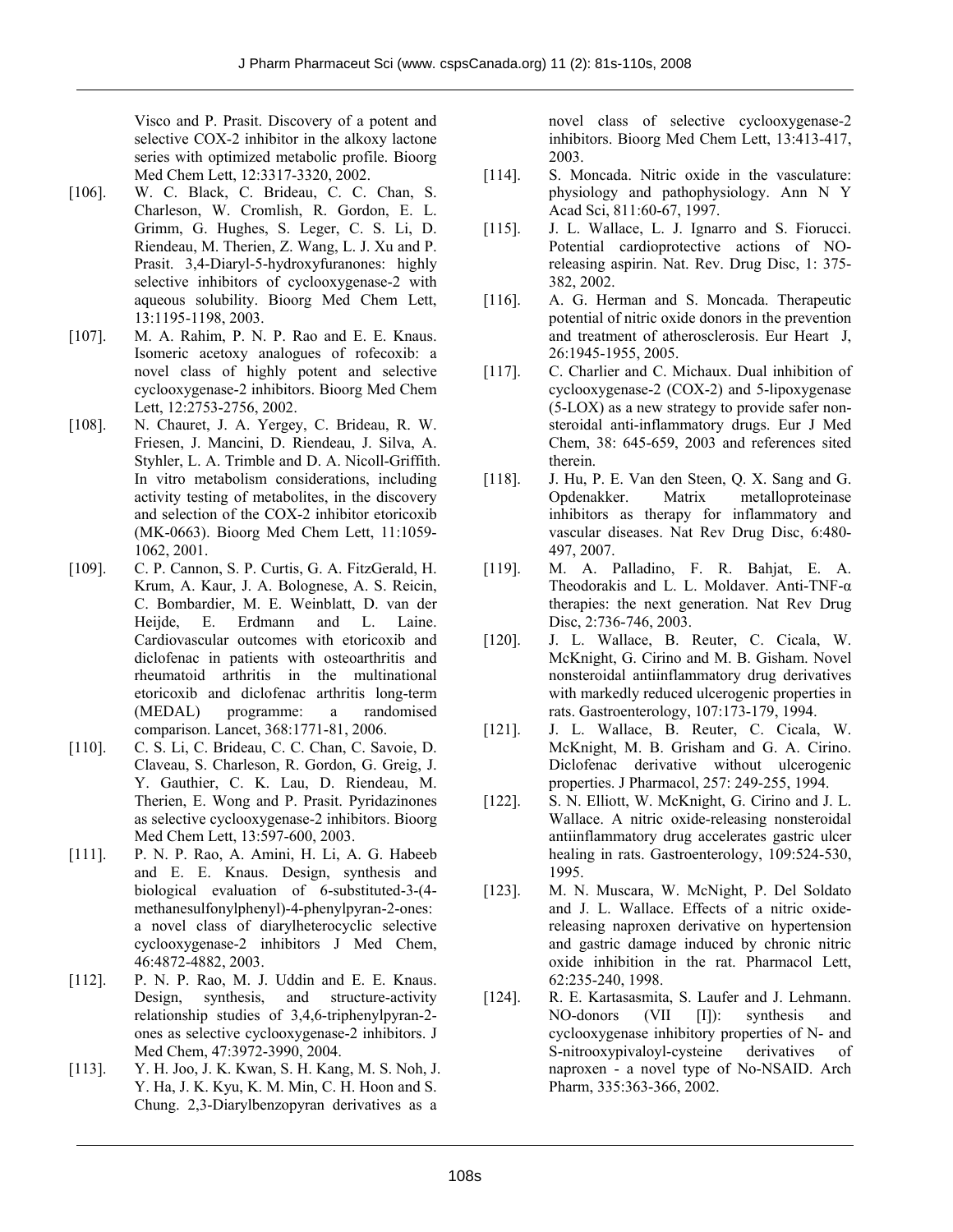- [125]. U. K. Bandarage, L. Chen, X. Fang, D. S. Garvey, A. Glavin, D. R. Janero, L. G. Letts, G. J. Mercer, J. K. Saha, J. D. Schroeder, M. J. Shumway and S. W. Tam. Nitrosothiol esters of diclofenac: synthesis and pharmacological chracterization as gastrointestinal-sparing prodrugs. J Med Chem, 43: 4005-4016, 2000.
- [126]. R. R. Ranatunge, M. Augustyniak, U. K. Bandarage, R. A. Earl, J. L. Ellis, D. S. Garvey, D. R. Janero, L. G. Letts, A. M. Martino, D. R. Murty, M. G. Murty, S. K. Richardson, J. Schroeder, M. J. Shumway, S. W. Tam, A. M. Trocha and D. V. Young. Synthesis and selective cyclooxygenase-2 inhibitory activity of a series of novel, nitric oxide donorcontaining pyrazoles. J Med Chem, 47:2180- 2193, 2004.
- [127]. C. Velázquez, P. N. P. Rao, R. McDonald and E. E. Knaus. Synthesis and biological evaluation of 3,4-diphenyl-1,2,5-oxadiazole-2-oxides and 3,4-diphenyl-1,2,5-oxadiazoles as potential hybrid COX-2 inhibitor/nitric oxide donor agents. Bioorg Med Chem, 13:2749-2757, 2005.
- [128]. T. Csont and P. Ferdinandy. Cardioprotective effects of glyceryl trinitrate: beyond vascular nitrate tolerance. Pharmacol Ther, 105:57-68, 2005.
- [129]. C. Velázquez, P. N. P. Rao, R. McDonald and E. E. Knaus. Novel nonsteroidal antiinflammatory drugs possessing a nitric oxide donor diazen-1 ium-1,2-diolate moiety: design, synthesis, biological evaluation, and nitric oxide release studies. J Med Chem, 48:4061-4067, 2005.
- [130]. L. Lazzarato, M. Donnola, B. Rolando, E. Marini, C. Cena, G. Coruzzi, E. Guaita, G. Morini, R. Fruttero, A. Gasco and S. Biondi. Searching for new NO-donor aspirin-like molecules: a new class of nitrooxy-acyl derivatives of salicylic acid. J Med Chem, 51:1894-1903, 2008.
- [131]. K. Chegaev, L. Lazzarato, P. Tosco, C. Cena, E. Marini, B. Rolando, P. A. Carrupt, R. Fruttero and A. Gasco. NO-donor COX-2 inhibitors. new nitrooxy-substituted 1,5-diarylimidazoles endowed with COX-2 inhibitory and vasodilator properties. J Med Chem, 50:1449-1457, 2007.
- [132]. G. de Gaetano, M. B. Donati and C. Cerletti. Prevention of thrombosis and vascular inflammation: benefits and limitations of selective or combined COX-1, COX-2 and 5- LOX inhibitors. Trends Pharmacol Sci, 24:245- 252, 2003.
- [133]. J. L. Wallace, C. M. Keenan and D. N. Granger. Gastric ulceration induced by nonsteroidal antiinflammatory drugs is a neutrophil-dependent process. Am J Physiol, 259:G462–G467, 1990.
- [134]. S. A. Laufer, J. Augustin, G. Dannhardt and W. Kiefer. (6,7-Diaryldihydropyrrolizin-5-yl)acetic acids, a novel class of potent dual inhibitors of both cyclooxygenase and 5-lipoxygenase. J Med Chem, 37:1894–1897, 1994.
- [135]. S. Fiorucci, R. Meli, M. Bucci and G. Cirino. Dual inhibitors of cyclooxygenase and 5 lipoxygenase. A new avenue in antiinflammatory therapy?. Biochem Pharmacol, 62:1433-1438, 2001.
- [136]. A. F. Cicero and L. Laghi. Activity and potential role of licofelone in the management of osteoarthritis. Clin Interv Aging, 2:73-79, 2007.
- [137]. J. M. Alvero-Gracia. Licofelone-clinical update on a novel LOX/COX inhibitor for the treatment osteoarthritis. Rheumatology, 43:i21 i25, 2004.
- [138]. S. Barbey, L. Goossens, T. Taverne, J. Cornet, V. Choesmel, C. Rouaud, G. Gimeno, S. Yannic-Arnoult, C. Michaux, C. Charlier, R. Houssin and J. P. Henichart. Synthesis and activity of a new methoxytetrahydropyran derivative as dual cyclooxygenase-2/5 lipoxygenase inhibitor. Bioorg Med Chem Lett*,*  12: 779-782, 2002.
- [139]. H. Kuhn and V. B. O'Donnell. Inflammation and immune regulation by 12/15-lipoxygenases. Prog Lipid Res, 45:334-356, 2006.
- [140]. P. N. P. Rao, Q. H. Chen and E. E. Knaus. Synthesis and structure-activity relationship studies of 1,3-diarylprop-2-yn-1-ones: dual inhibitors of cyclooxygenases and lipoxygenases. J Med Chem*,* 49: 1668-1683, 2006.
- [141]. A. Moreau, P. N. P. Rao and E. E. Knaus. Synthesis and biological evaluation of acyclic triaryl (Z)-olefins possessing a 3,5-di-tert-butyl-4-hydroxyphenyl pharmacophore: dual inhibitors of cyclooxygenases and lipoxygenases. Bioorg Med Chem Lett*,*  14:5340-5350, 2006.
- [142]. A. A. Geronikaki, A. A. Lagunin, D. I. Hadjipavlou-Litina, P. T. Eleftheriou, D. A. Filimonov, V. V. Poroikov, I. Alam and A. K. Saxena. Computer-aided discovery of antiinflammatory thiazolidinones with dual cyclooxygenase/lipoxygenase inhibition. J Med Chem, 51:1601-1609, 2008.
- [143]. M. V. Reddy, V. K. Billa, V. R. Pallela, M. R. Mallireddigari, R. Boominathan, J. L. Gabriel and E. P. Reddy. Design, synthesis, and biological evaluation of 1-(4-sulfamylphenyl)- 3-trifluoromethyl-5-indolyl pyrazolines as cyclooxygenase-2 (COX-2) and lipoxygenase